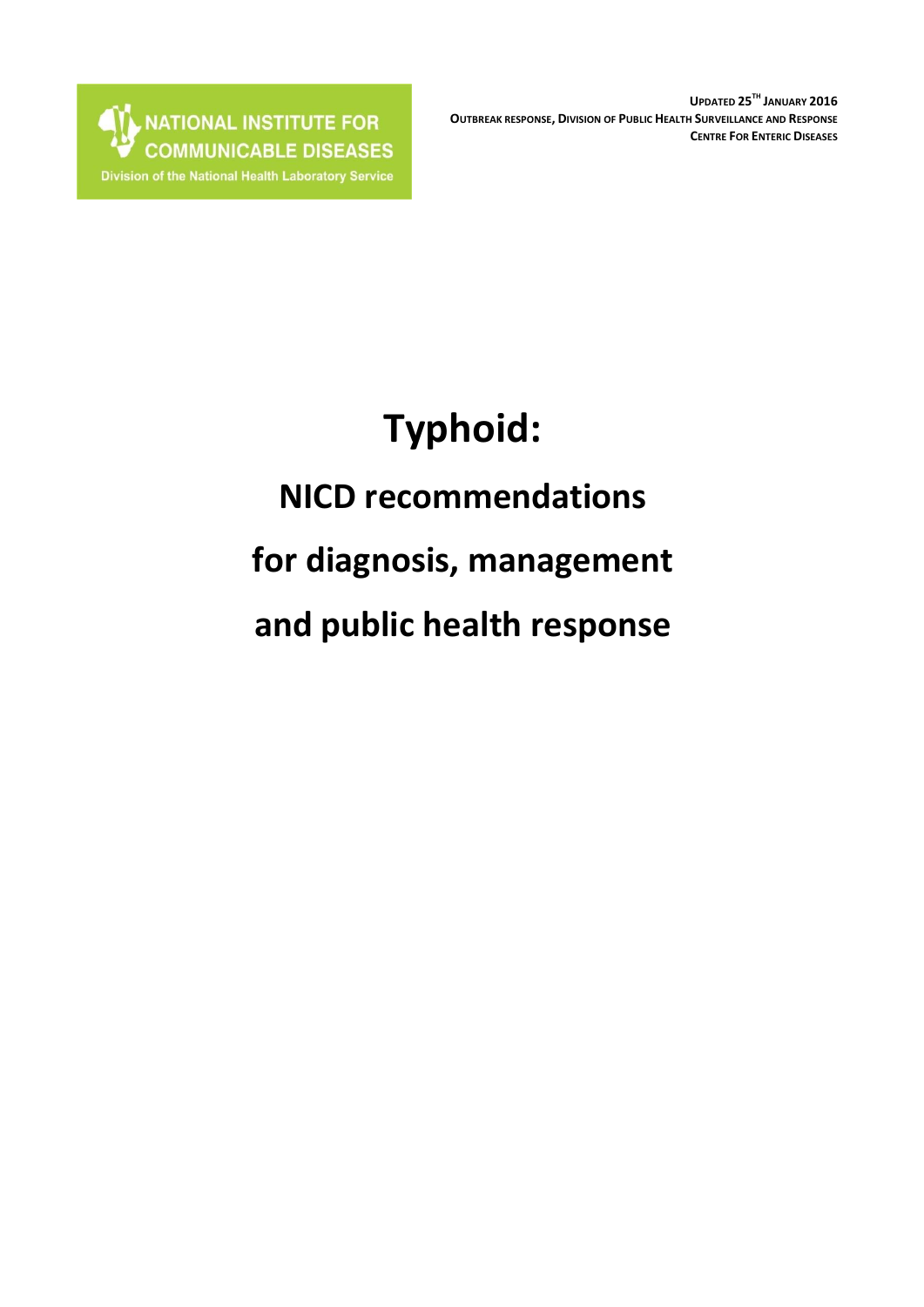#### **Version 1 (June 2011) Previously called 'Health Care Workers' Handbook on Typhoid' Developed by:**

The National Institute for Communicable Diseases (NICD) a division of the National Health Laboratory Service (NHLS),

#### **in collaboration with:**

The South African National Department of Health U.S. Centres for Disease Control and Prevention – South Africa

#### **Version 2 (January 2016) Updated by:**

The Outbreak Response Unit, andthe Centre for Enteric Diseases of The National Institute for Communicable Diseases (NICD) a division of the National Health Laboratory Service (NHLS),

### **Prefix and Disclaimer**

This material is intended for use by healthcare professionals. While the greatest care has been taken in the development of the document, the National Department of Health and the National Institute for Communicable Diseases of the National Health Laboratory Service do not accept responsibility for any errors or omissions. All healthcare professionals should exercise their own professional judgement in confirming and interpreting the findings presented in the handbook.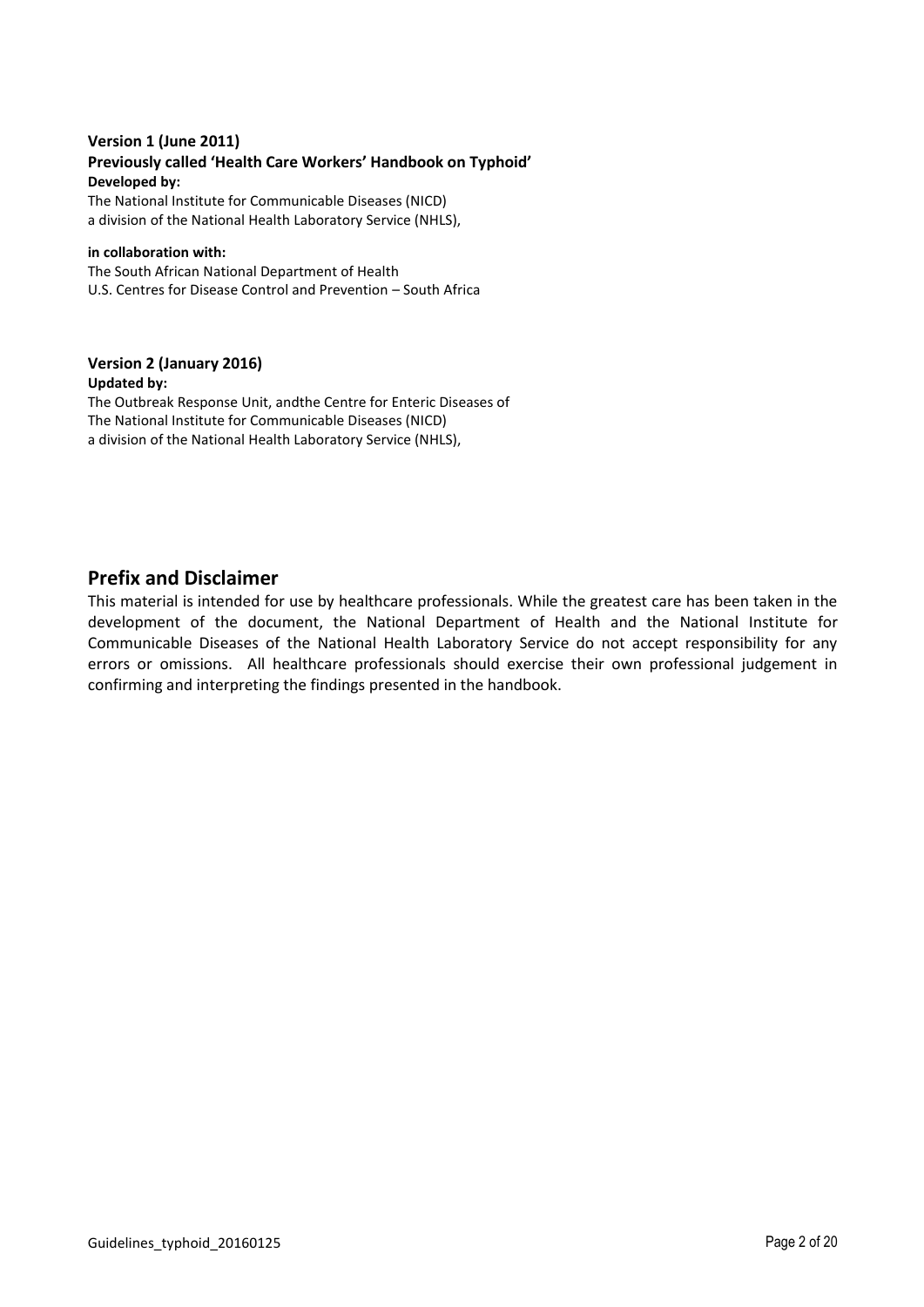## <span id="page-2-0"></span>**Quick Reference Guide - Typhoid**

#### **Typhoid case definitions:**

#### **Page 6**

A typhoid '*case under investigation'*:

A person presenting with a documented fever  $\frac{p}{r}$  $38.5^{\circ}$ C, and any of:

- Gastrointestinal symptoms (abdominal pain, nausea and vomiting or constipation),
- Relative bradycardia,
- 'Rose spots' (erythematous macula-papular lesions) or
- Hepatosplenomegally or leucopaenia.
- A travel history within the last month to an area with a confirmed outbreak of typhoid is highly suggestive.

#### A confirmed case of typhoid:

The isolation of *Salmonella* Typhi from a clinical specimen in the presence of symptoms compatible with typhoid.

#### A typhoid carrier:

The isolation of *Salmonella* Typhi from a clinical specimen in a person who is asymptomatic.

## **REMEMBER TO EXCLUDE** MALARIA **IN ALL RETURNING TRAVELLERS WHO PRESENT WITH FEVER. At least two negative malaria smears are required**

## **Public health response to a case of typhoid**:

- 1. Notify the department of health **Page 12**
- 2. Confirm the diagnosis by verifying laboratory results, and patient details.
- 3. Review the case management and treatment
- 4. Interview the patient and complete a case investigation form to ascertain risk factors for exposure and likely source of infection
- 5. Identify contacts at risk of infection, and confirm that they are well, and are not carrying typhoid.
- 6. Follow up the patient with three stool specimens to confirm that s/he is not a carrier.

#### **Diagnosis of typhoid**

Typhoid is diagnosed by culture of the organism Salmonella Typhi from any clinical specimen.

- 1. Blood culture is the specimen of choice. Submit blood cultures as soon as possible. Blood cultures may be positive in up to 50-80% of cases
- 2. Stool culture may be useful, especially in children. Organisms are shed in the stool only after the first week of illness
- 3. Bone marrow aspirate is positive in 90% of cases but is an invasive specimen.
- 4. Urine cultures may be useful.

Serological testing is not recommended for the diagnosis of typhoid

#### **Treatment of a case of typhoid: Page 10**

If typhoid is clinically suspected, commence treatment immediately. Do not wait for laboratory results

Ciprofloxacin is the drug of choice for the treatment of uncomplicated typhoid fever in South Africa.

- The paediatric dose if 15mg/kg/day in two divided doses x 7 days.
- Adults are treatment with 500-750mg po bd x 7 days

Refer to page 11 and 12 for treatment of complicated typhoid, and typhoid carriers

## **Notification of cases and additional support:**

Laboratory support: National Institute for Communicable Diseases, Centre for Enteric Diseases, Arvinda Sook[a arvindas@nicd.ac.za](mailto:arvindas@nicd.ac.za) (011-386-6235), or after-hours, the NICD doctor-on-call 082 883 9920:

Public health support and notification of cases: Notify the Provincial Communicable Diseases Control Officer, or the NICD Outbreak Response unit (011-555-0542) or [outbreak@nicd.ac.za](mailto:outbreak@nicd.ac.za).

**Page 7**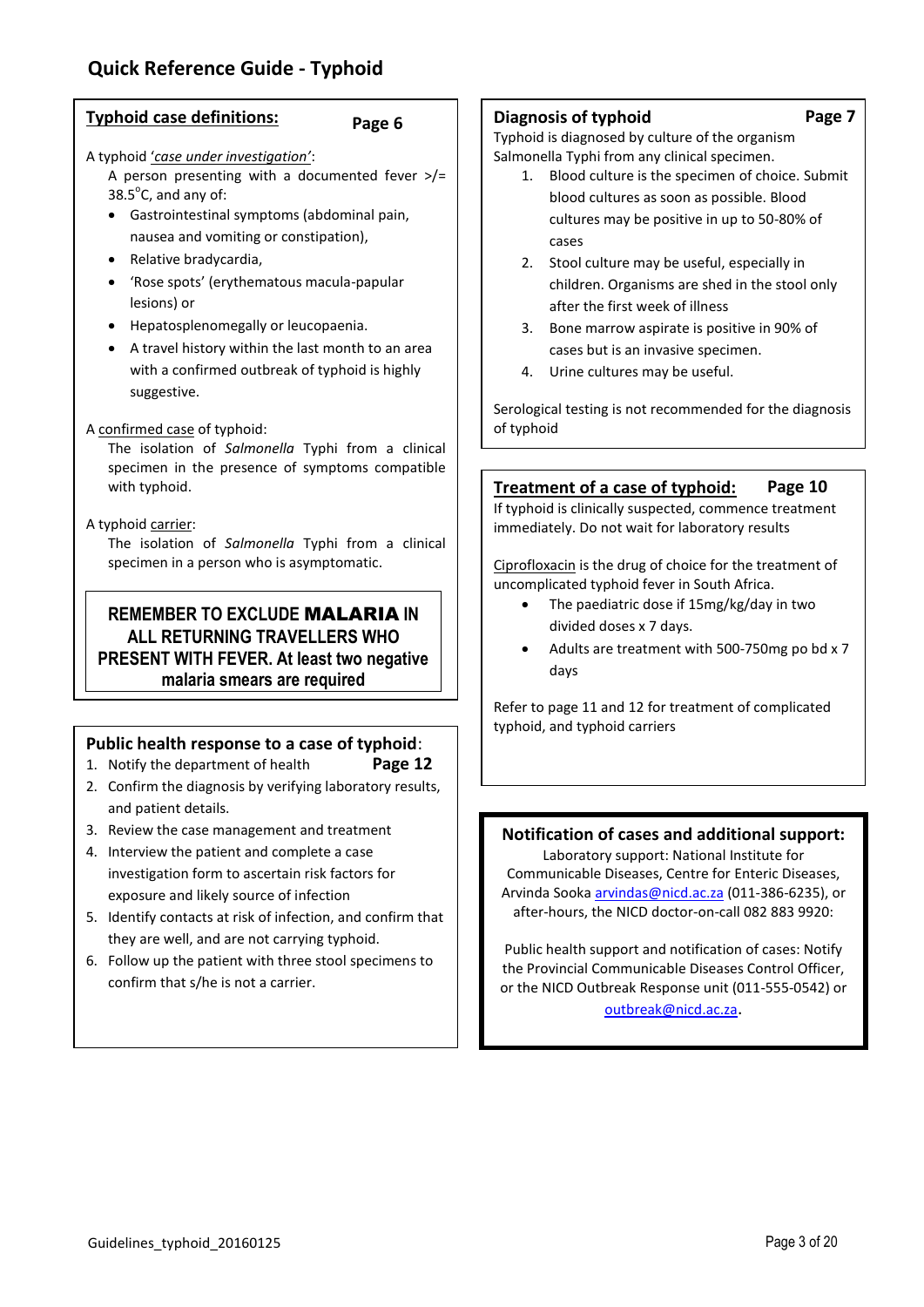## **Table of Contents**

|                         | 1.1   |  |
|-------------------------|-------|--|
|                         | 1.2   |  |
|                         | 1.3   |  |
|                         | 1.4   |  |
|                         | 1.5   |  |
| $\overline{2}$          |       |  |
|                         | 2.1   |  |
|                         | 2.2   |  |
|                         | 2.3   |  |
| 3                       |       |  |
|                         | 3.1   |  |
|                         | 3.2   |  |
|                         | 3.2.1 |  |
|                         | 3.2.2 |  |
|                         | 3.2.3 |  |
|                         | 3.2.4 |  |
|                         | 3.2.5 |  |
|                         | 3.2.6 |  |
| $\overline{\mathbf{4}}$ |       |  |
|                         | 4.1   |  |
|                         | 4.2   |  |
|                         | 4.3   |  |
|                         | 4.4   |  |
|                         | 4.5   |  |
|                         | 4.6   |  |
| 5                       |       |  |
| 6                       |       |  |
| 7                       |       |  |
|                         | 7.1   |  |
|                         | 7.2   |  |
|                         | 7.3   |  |
|                         | 7.4   |  |
|                         | 7.5   |  |
|                         | 7.6   |  |
| 8                       |       |  |
| 9                       |       |  |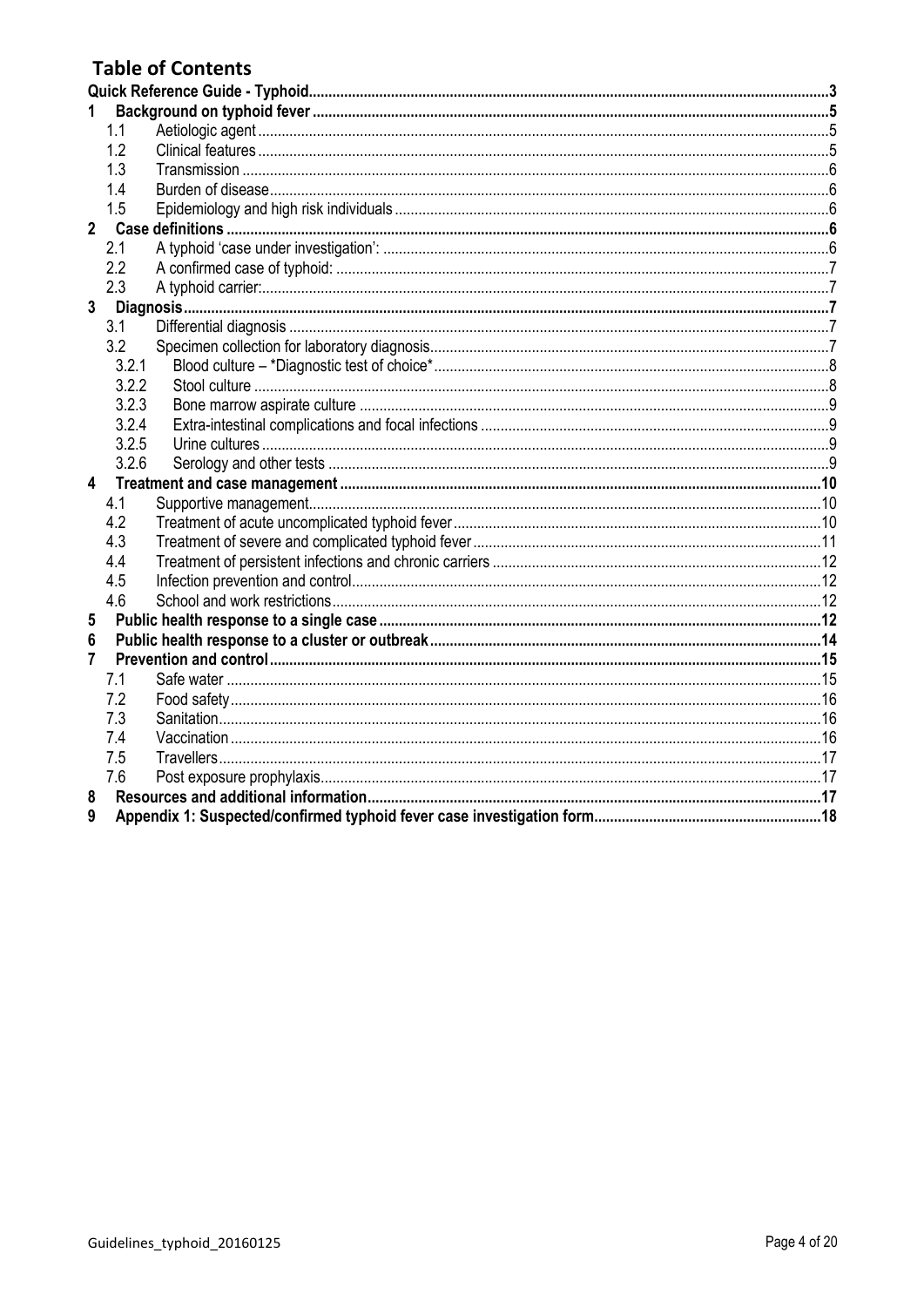## <span id="page-4-0"></span>**1 Background on typhoid fever**

## <span id="page-4-1"></span>**1.1 Aetiologic agent**

Typhoid fever, also called enteric fever, is caused by a bacterial infection with *Salmonella enterica* subspecies *enterica* serotype Typhi or serotypes Paratyphi A, B or C. For the purposes of these guidelines, hereafter we refer to these only as *Salmonella* Typhi causing typhoid fever disease.

## <span id="page-4-2"></span>**1.2 Clinical features**

Few clinical features reliably distinguish typhoid fever from other causes of febrile illnesses. Infection in the absence of treatment manifests after an average incubation period of 10-14 days (range 5-21 days) as a multistage febrile illness.

#### **Acute typhoid fever**:

Systemic illness characterised by:

- Fever (30-100% of cases): remittent during the first week, rising in a stepwise fashion and becomes sustained (lasting > 48 hours) after the first week.
- Headache (43-90%).
- Gastrointestinal symptoms (8-79%), including:
	- o Abdominal pain/cramps (30-40%),
	- o Nausea and vomiting (usually not severe), and/or
	- o Constipation (10-38%) or diarrhoea (diarrhoea is more frequent in children and HIVinfected adults).
- Relative bradycardia (17-50%),
- Erythematous maculopapular lesions (rose spots) (≈30%): **f**lat, faint-pink spots 2-4cm in diameter which develop on the chest, abdomen and back. These may be difficult to detect in dark-skinned individuals.
- Hepatosplenomegaly (23-65%).
- Leukopenia (16-46%).
- Nonspecific symptoms, such as chills, diaphoresis, anorexia, cough, weakness, sore throat, dizziness, and muscle pains, are frequent before the onset of fever.

#### **Severe illness and extra-intestinal complications:**

Up to 10-15% of patients may develop severe illness. This may include gastrointestinal bleeding (10-20%), intestinal perforation (1-3%), septic shock, or acidosis.

Extra-intestinal complications may also occur, including:

- Central nervous system (3-35%): Encephalopathy. Cerebral oedema, subdural empyema, cerebral abscess, meningitis, ventriculitis, transient Parkinsonism, motor neuron disorders, ataxia, seizures, Guillain-Barré syndrome, psychosis.
- Cardiovascular system (1-5%): Endocarditis, myocarditis, pericarditis, arteritis, congestive heart failure
- Pulmonary system (1-6%): Pneumonia, empyema, bronchopleural fistula
- Bone and joint (<1%): Osteomyelitis, septic arthritis
- Hepatobiliary system (1-26%): Cholecystitis, hepatitis, hepatic abscesses, splenic abscess, peritonitis, paralytic ileus
- Genitourinary system (<1%): Urinary tract infection, renal abscess, pelvic infections, testicular abscess, prostatitis, epididymitis
- Soft tissue infections: Psoas abscess, gluteal abscess, cutaneous vasculitis
- Haematological: Haemophagocytosis syndrome

The case fatality rate due to typhoid fever varies depending on presence of complications and timely antimicrobial intervention. If left untreated, 12-30% of all infections may result in death; however, with appropriate treatment mortality rates may be reduced to <1% within developing nations. Up to 32% of severely ill or complicated typhoid cases may be fatal, depending on the country studied.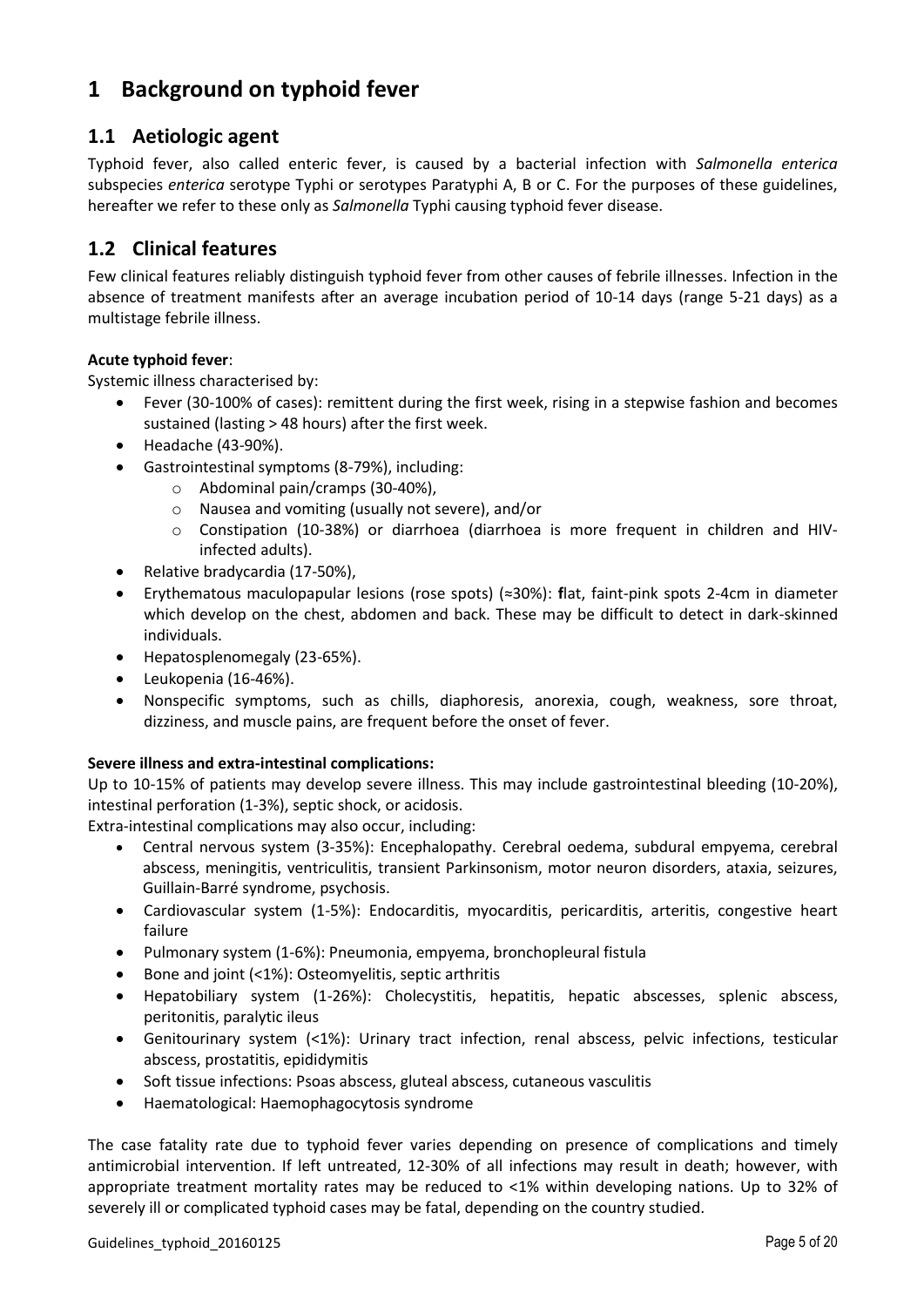#### **Chronic carriage:**

Approximately 1-5% of infected persons experience a chronic carrier state following recovery from an acute phase illness. These individuals may excrete the organism for years if left untreated, with the potential to infect others, as well as develop recrudescent illness themselves. Chronic typhoid carriage has frequently been associated with gallstones in the biliary tract of infected persons. *Salmonella* Typhi bacilli form biofilms on the surface of gallstones, thereby protecting the bacteria from the host's immune response, as well as antimicrobial therapy. Prolonged *Salmonella* Typhi carriage, with intermittent febrile periods has been also associated with intestinal/urinary schistosomiasis (a.k.a. bilharzia). The bacteria are able to colonise adult *Schistosoma spp.* which shelter the bacteria from the host's immune system and antimicrobials.

### <span id="page-5-0"></span>**1.3 Transmission**

Humans are the only known hosts of *Salmonella* Typhi. Bacteria are shed in the faeces of an infected person and transmitted from person to person via ingestion of food or water contaminated by these faeces (faecaloral route). Large outbreaks of typhoid fever are often associated with contamination of a drinking water. The organism can survive for several days in fresh water (e.g. ground water, pond-water) and seawater. Furthermore, the organism can survive for prolonged periods (up to several months) in contaminated foods. Outbreaks have been associated with contaminated eggs, oysters (fresh and frozen), ice-cream and iced-drinks, raw fruits and vegetables, fish and various meats. Contamination of food can occur through food handlers (e.g. vendors who may be asymptomatic carriers), irrigation of gardens/crops with sewagecontaminated water or fertilizers, as well as the sharing of food items among cases.

## <span id="page-5-1"></span>**1.4 Burden of disease**

Worldwide, an estimated 21 million typhoid fever cases, resulting in 200,000 deaths, occur each year. Incidence is highest in developing countries within Asia (including south-central Asia and south-east Asia) and parts of Africa. Typhoid is endemic within South Africa; however, the local burden of disease is unknown. In addition to endemic disease, the epidemic potential of typhoid fever was previously demonstrated in South Africa. Examples include Delmas (Mpumalanga Province), where repeated outbreaks of typhoid fever have been recorded; causing over 1000 cases during 1993, and over 400 suspected cases and three deaths in 2005.

## <span id="page-5-2"></span>**1.5 Epidemiology and high risk individuals**

Within endemic settings typhoid fever is closely associated with poor food hygiene, and inadequate water and sanitation infrastructures. In these settings, school-aged children (5-15 years) are most frequently affected. In more industrialised settings with lower transmission rates, travellers make up a large proportion of cases; hence, disease is more frequently observed in older age groups. South Africa observes a mixed pattern of endemic disease (with continued potential for large scale epidemics), and sporadic cases in more industrialised areas of the country. Travellers (local and international) returning from areas with endemic transmission may account for a large proportion of cases in South Africa. Travellers present a risk not only of transmitting illness within our local population, but also of introducing multidrug-resistant strains that are observed more commonly in highly endemic countries (south-central Asia and south-east Asia).

Persons with occupations as food handlers, or those who provide care for patients, children or the elderly, represent specific high-risk groups due to their potential to widely transmit infection. They, therefore, require specific considerations during the public health response to identified cases, and should be restricted form these activities until these investigations have been complete.

## <span id="page-5-3"></span>**2 Case definitions**

## <span id="page-5-4"></span>*2.1 A typhoid 'case under investigation':*

A person presenting with a documented fever  $\frac{>}{=}$  38.5°C, and any of: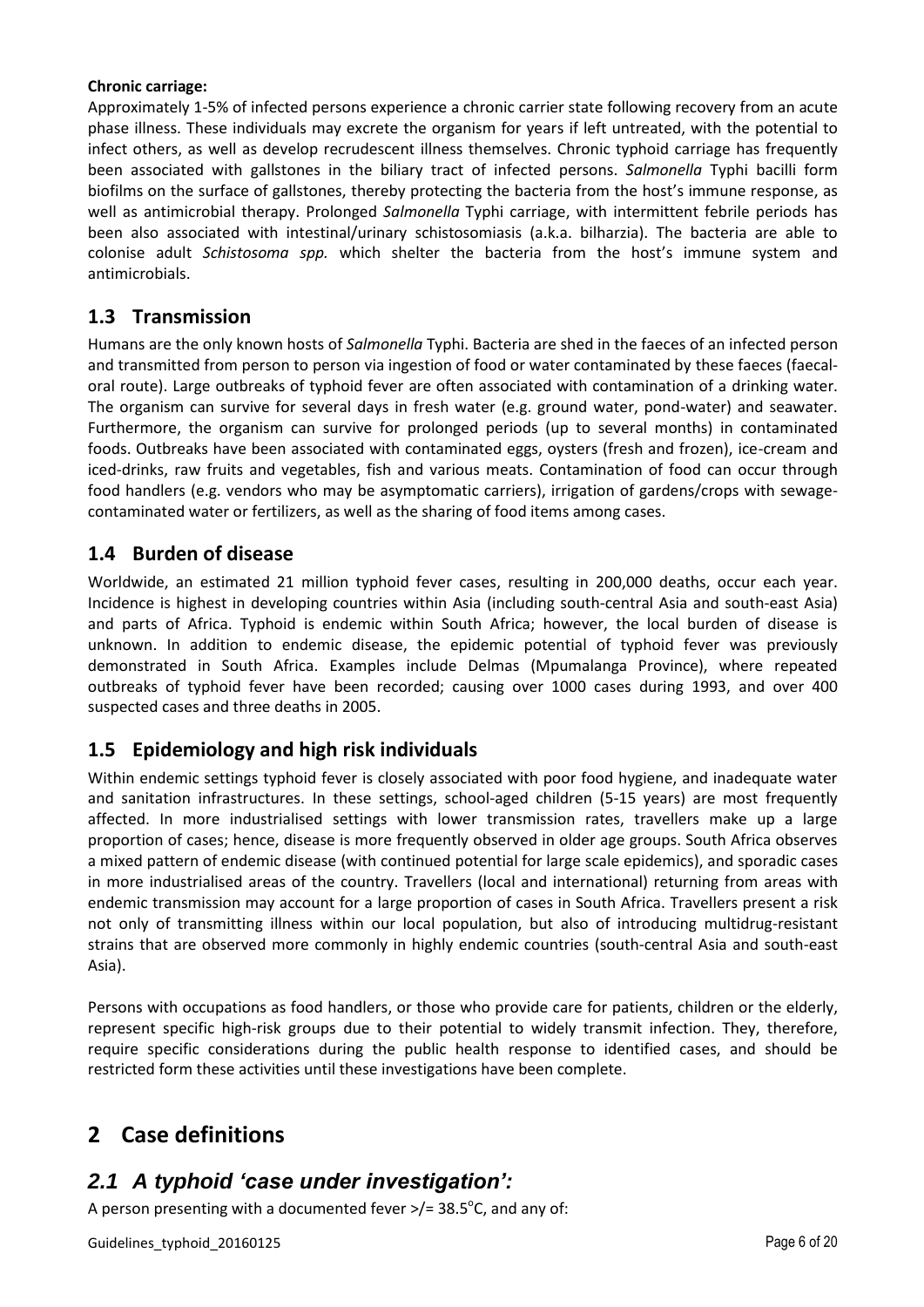- Clinical symptoms of typhoid, including gastrointestinal symptoms (abdominal pain, nausea and vomiting or constipation), relative bradycardia, 'rose spots' (erythematous macula-papular lesions), splenomegaly and/or hepatomegaly, leucopaenia
- A travel history within the last month to an area with a confirmed outbreak of typhoid;

## <span id="page-6-0"></span>*2.2 A confirmed case of typhoid:*

The isolation of *Salmonella* Typhi, *Salmonella* ParaTyphi from a clinical specimen in the presence of symptoms compatible with typhoid.

## *2.3 A probable case of typhoid*

A clinically compatible case that is epidemiologically linked to a confirmed case, in an outbreak situation.

## <span id="page-6-1"></span>*2.4 A typhoid carrier:*

Typhoid carriers may be 'convalescent carriers' or 'chronic carriers'.

- A convalescent carrier is a person who is still excreting *Salmonella* Typhi or *Salmonella* Paratyphi after two courses of appropriate antibiotic therapy, but has been excreting for less than 12 months
- A chronic carrier is a person who continues to excrete *Salmonella* Typhi or *Salmonella* Paratyphi for 12 months or more.

## <span id="page-6-2"></span>**3 Diagnosis**

#### <span id="page-6-3"></span>**3.1 Differential diagnosis**

Typhoid fever may be clinically indistinguishable from other causes of an enteric-fever like syndrome, including *Yersinia enterocolitica*, *Yersinia pseudotuberculosis, Campylobacter fetus* or other non-typhoidal *Salmonella* infections. Therefore, laboratory testing is advisable in all patients presenting with clinically compatible characteristics of typhoid fever (see Section 1.2 above).

Supportive laboratory tests and epidemiological clues may also be considered in differentiating typhoid fever from enteric-fever like syndromes. Leukopenia (low white cell count) is reported in 16-46% of cases. The absence of eosinophils is also common among patients. Hepatic transaminases (ALT and AST) may be raised in up to two-thirds of cases. Epidemiological clues may include the patient's age, place of residence and history (e.g. travel, water source, consumption of food outside of the home). Within endemic settings, typhoid fever is more frequently observed in infants and pre-school children than in the older population. Infection is historically associated with households with poor hygiene or poor sanitation and water infrastructures. In areas without wide-spread endemic transmission, including parts of South Africa, typhoid fever frequently affects travellers to highly-endemic settings (e.g. Asia). Food-handlers also play an important role in transmission, and eating outside of the home (e.g. from street vendors) can be important predictors of infection.

Other causes of febrile illness, and possibly concurrent infections, in returning travellers should also be considered. These alternative diagnoses could include malaria, dengue, hepatitis, etc.

#### <span id="page-6-4"></span>**3.2 Specimen collection for laboratory diagnosis**

The definitive diagnosis of typhoid fever requires the isolation of *Salmonella* Typhi from blood, bone marrow or a specific anatomical lesion (e.g. abscess). Blood culture is the diagnostic test of choice. The procedures and limitation of the various laboratory tests are described below.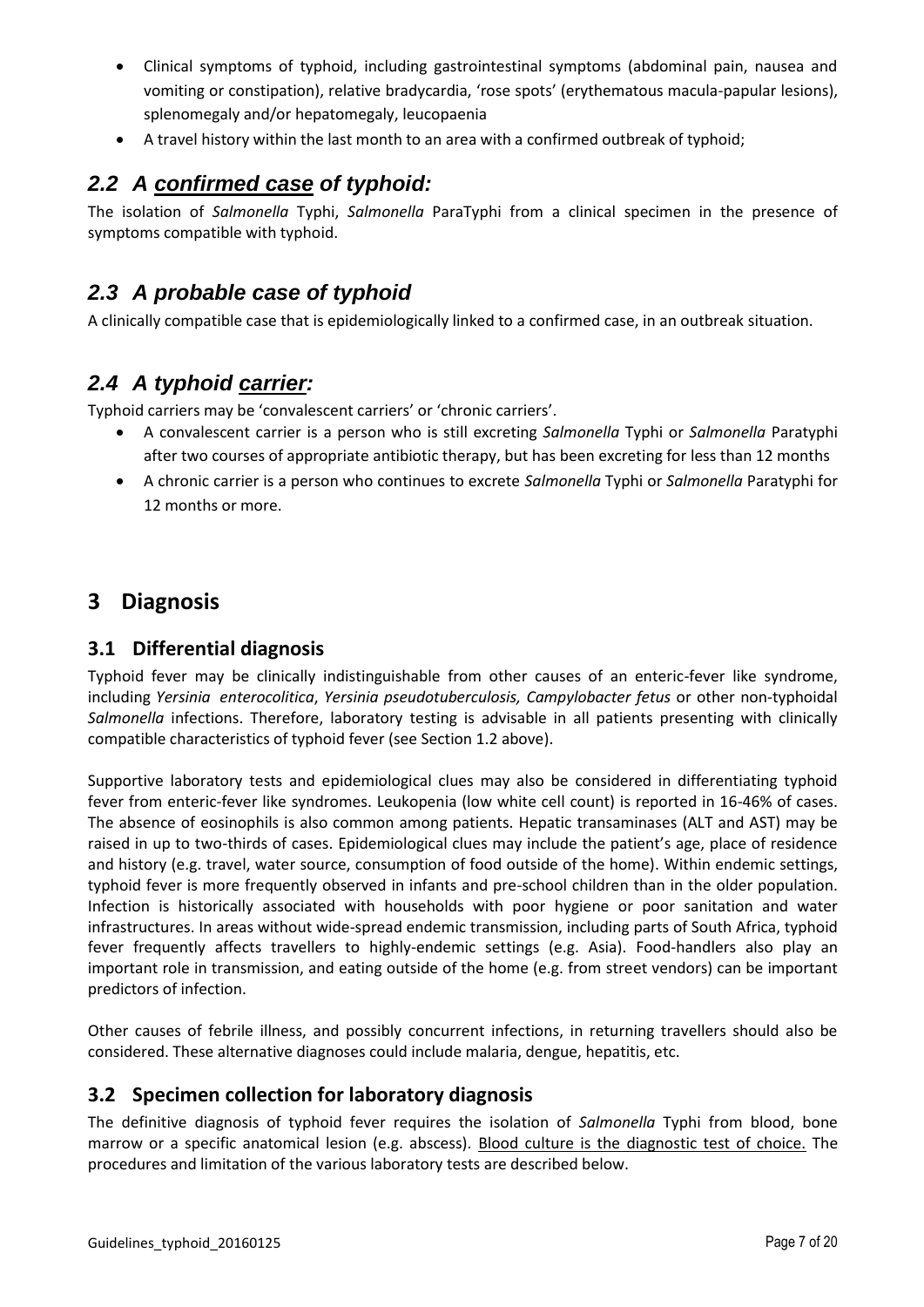#### <span id="page-7-0"></span>**3.2.1 Blood culture – \*Diagnostic test of choice\***

Blood culture is the diagnostic test of choice given the limitations of testing other specimen types. Furthermore, blood culture provides the means for conducting antimicrobial resistance testing, which is important in treatment choice (see Section 3.1). The sensitivity of blood culture is 50-80%. It is limited by the small numbers of *Salmonella* Typhi bacilli present in blood and the use of antibiotics before specimen collection, and varies by volume of blood collected and the system used for culturing.

Procedures for blood culture with vary depending on the testing system used by the laboratory. Prior to specimen collection, contact your local laboratory (or referral laboratory if blood cultures not performed at local level) and identify the system they use. The majority of NHLS laboratories utilise a BacT/ALERT<sup>®</sup> system for blood cultures. The following steps apply to this system. If an alternative system is used by your local laboratory, follow the manufacturer's guidelines.

- 1. **Skin preparation:** Clean the venepuncture site thoroughly with an alcohol prep pad. Allow to air dry. Do not re-palpate the vein after cleaning.
- 2. **Bottle preparation**: Inspect blood culture bottles prior to use. Ensure the bottle and sensor on the bottom of the bottle is intact. The sensor is normally a uniform greyish-green colour. Discard any bottle found to be damaged or with a yellow sensor (i.e. indicating contamination of the broth).
- 3. **Venepuncture and bottle inoculation:** Within the BacT/ALERT® system, the choice of blood culture bottle is dependent on the age of the patient and if antibiotics were taken prior to specimen collection. Perform the venepuncture and inoculate the appropriate bottles for your patient as follows:
	- a. **Adult and school-aged children without prior antibiotic treatment** inoculate 2 x standard AEROBIC blood culture bottles (blue top) with 10ml of blood in each bottle (i.e. 20ml blood total).
	- b. **Adult and school-aged children with prior antibiotics** inoculate 2 x FAN<sup>®</sup> AEROBIC blood culture bottles (green top) with 10ml of blood in each bottle (i.e. 20ml blood total).
	- c. Infants and pre-school children inoculate 2 x Paediatric FAN<sup>®</sup> blood culture bottles (yellow top) with up to 4ml of blood in each bottle.
- 4. **Labelling and forms:** All specimens should be labelled and accompanied by standard NHLS clinical specimen submission forms, including: patient details, clinical presentation, relevant history and healthcare practitioner's details. Indicate "culture for typhoid" on the form.
- 5. **Transport:** Once blood culture bottles have been inoculated, they should be incubated immediately at 37°C until transport arrives. Do not refrigerate inoculated bottles. Send specimens to your local NHLS laboratory as per standard procedures. Specimens may be referred to a regional NHLS laboratory depending on capacity at local laboratory.

#### <span id="page-7-1"></span>**3.2.2 Stool culture**

The isolation of *Salmonella* Typhi from stool is suggestive of acute typhoid fever when associated with a clinically compatible illness; however, stool culture does not replace blood culture as a diagnostic specimen due to a number of limitations. Firstly, bacilli are shed in stool only after the first week of illness. Secondly, only 30% of adult cases, and 60% of paediatric cases, will have a positive stool culture. Thirdly, typhoid carriers may also have a positive stool culture. Nevertheless, stool culture plays a role in public health investigations following identification of a case, and is important in identifying carriers (see Section 4). Where indicated, stool culture may be submitted as per standard procedures:

- 1. **Specimen collection:** Stools should be collected in a sterile wide-mouthed plastic container.
- 2. **Inoculation of transport medium (where applicable):** If stool cannot be processed within 2 hours, place the stool specimen in Cary-Blair transport medium. Collect a small amount of stool by inserting a sterile, cotton-tipped, swab into the stool and rotating it. If mucous and shreds of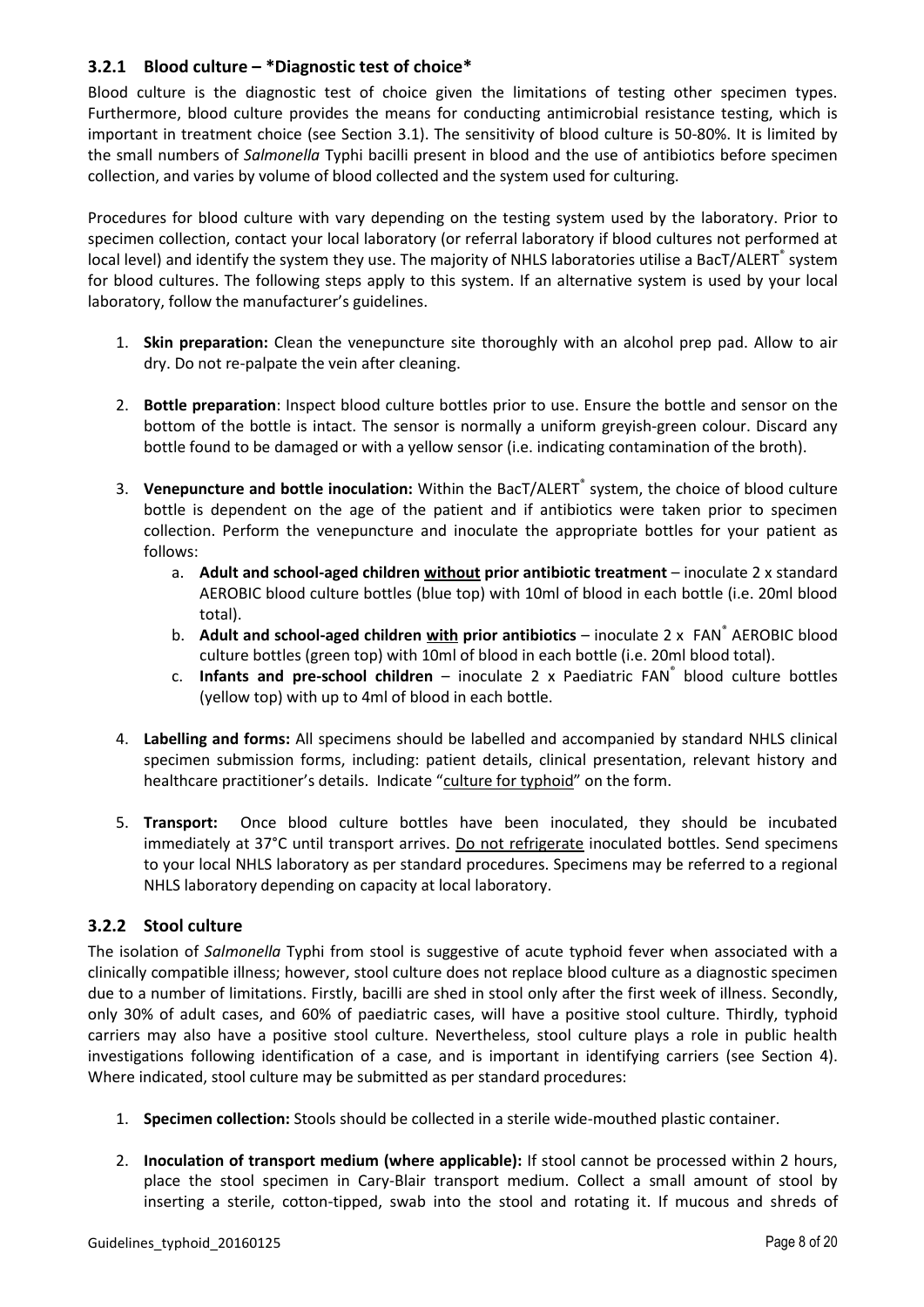intestinal epithelium are present, these should be sampled with the swab. Immediately insert the swab into the transport medium. The swab should be pushed completely to the bottom of the medium. Cut off and discard the top portion of the swab-stick that is protruding above the edge of the container, leaving the cotton tip in the transport medium. Replace the screw cap on both containers and tighten firmly. Submit both the stool and the inoculated transport medium containers for laboratory testing.

- 3. **Labelling and forms:** All specimens should be labelled and accompanied by standard NHLS clinical specimen submission forms, including: patient details, clinical presentation, relevant history and healthcare practitioner's details. Indicate "culture for typhoid" and the nature of the specimen (i.e. stool or rectal swab) on the form.
- 4. **Transport:** Send specimens to your local NHLS laboratory as per standard procedures. Specimens may be referred to a regional NHLS laboratory depending on capacity at local laboratory. If there is a delay in transport (or processing in the laboratory) immediately place both containers in a refrigerator (at 4°C), or a cold-box, until collected by the courier. Do not freeze.

Rectal swabs may be collected where a stool specimen cannot be obtained, but these are inferior specimens with reduced sensitivity. Rectal swabs should be collected by moistening a sterile swab in transport medium (Cary-Blair). Insert swab gently into the rectal sphincter (2 to 3 cm) and rotate to sample anal crypts. Remove swab and check for visible faeces. Immediately insert the swab into the transport medium, label the specimen, and transport to laboratory as per steps 2-4 above.

#### <span id="page-8-0"></span>**3.2.3 Bone marrow aspirate culture**

Bone marrow culture is considered the most sensitive (90%) of the clinical specimens for isolation of *Salmonella* Typhi; however, sample collection is painful and invasive, and requires technical expertise and appropriate surgical equipment. Furthermore, the sensitivity of blood culture is approaching that of bone marrow culture due to recent advances in technology. Therefore, bone marrow culture is not routinely recommended to diagnosis of typhoid fever. A bone marrow aspirate may be indicated in patients who have been previously treated, who have a long history of illness and for whom there has been a negative blood culture with the recommended volume of blood. Furthermore, bone marrow aspirates collected for other indications (e.g. cytopenias) may be subjected to culture for *Salmonella* Typhi.

#### <span id="page-8-1"></span>**3.2.4 Extra-intestinal complications and focal infections**

In patients who present with extra-intestinal complications (e.g. endocarditis, pneumonia, meningitis, arthritis or focal abscesses) an appropriate specimen from the site of the focal infection may be submitted for *Salmonella* Typhi culture. For example, these may include: sputum, CSF, synovial fluid or pus. Blood cultures (as above) should still be obtained for these patients, and laboratory results should be interpreted in line with the patient's clinical presentation/history.

#### <span id="page-8-2"></span>**3.2.5 Urine cultures**

*Salmonella* Typhi may be excreted in urine; therefore, although not routinely suggested for laboratory diagnosis, the culture isolation of *Salmonella* Typhi from urine is indicative of acute typhoid fever or chronic carriage depending on the clinical presentation of the patient.

#### <span id="page-8-3"></span>**3.2.6 Serology and other tests**

Aside from culture, serological (such as the Widal test) and other laboratory tests are not recommended for the diagnosis of typhoid fever due to a number of limitations:

- **High rates of false-negative results.** Up to 10% of true-positive do not produce detectable antibody titres.
- **High rates of false-positive results.** False-positive results are frequent due to cross-reaction with other pathogens (including non-typhoidal *Salmonella* and malaria), immunological disorders and chronic diseases.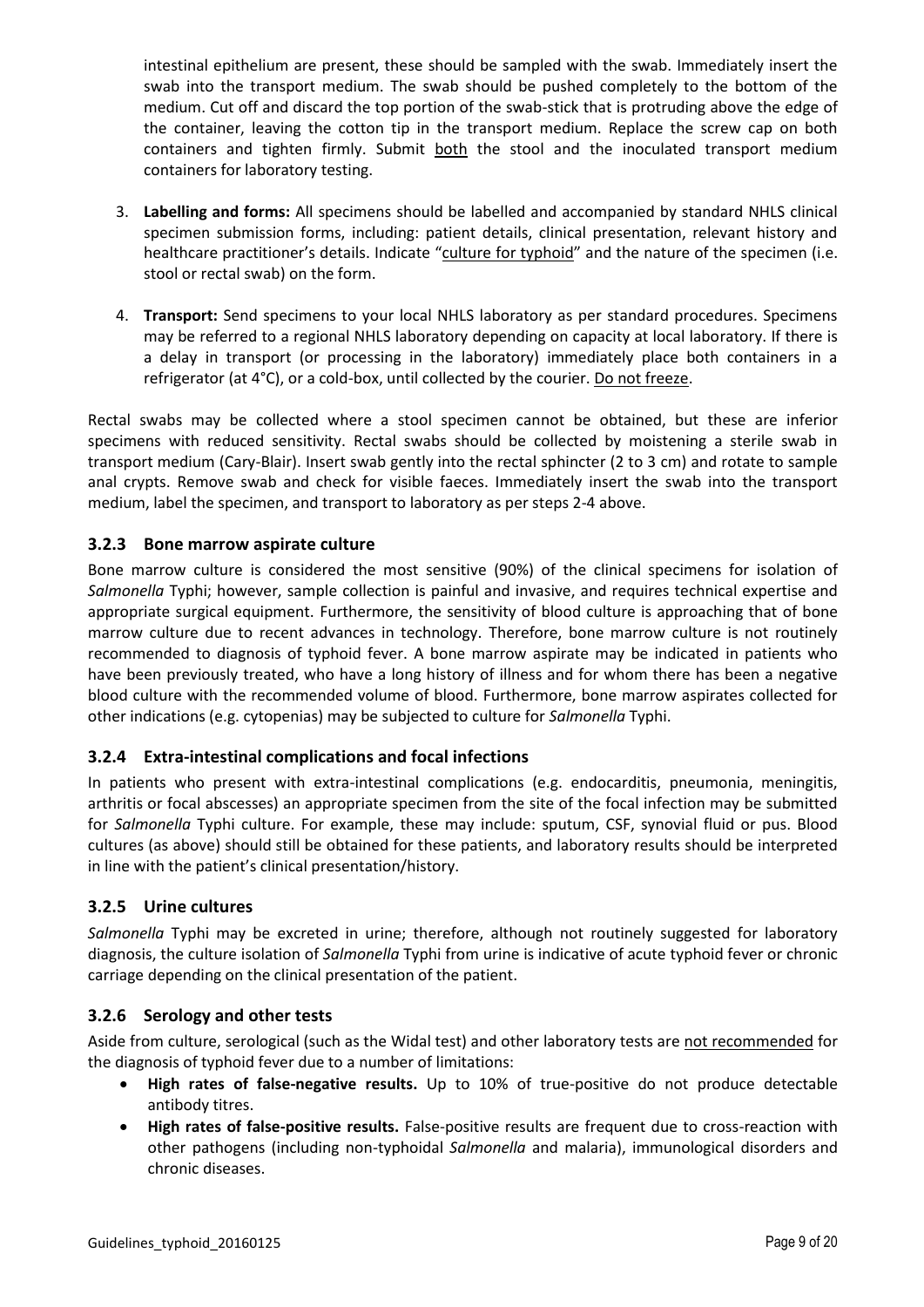**Results are difficult to interpret.** Quantitative measures of antibody titres, knowledge about the baseline titres present in the local population, and paired sera samples are required to correctly interpret serology test results. Laboratories often do not give quantitative measures of the antibody titre. Background agglutinins and antibodies vary significantly between population groups and are dependent on endemicity and typhoid vaccine use in that population. Paired sera, collected 7-14 days apart, are required to identify a rise in antibody titre.

## <span id="page-9-0"></span>**4 Treatment and case management**

Early diagnosis and prompt administration of appropriate antimicrobial therapy prevents severe complications of typhoid fever and results in case-fatality rates of <1%. The choice of antimicrobial therapy depends on the susceptibility of *Salmonella* Typhi strains in the area of residence or travel. Obtaining a thorough patient history including recent travel and previous antibiotic use is, therefore, necessary for all suspected cases to inform treatment choice.

## <span id="page-9-1"></span>**4.1 Supportive management**

More than 90% of typhoid patients can be managed with oral antibiotics, reliable care and close medical follow-up for complications or failure to respond to therapy. After initial diagnosis, patients may be discharged home on appropriate treatment, if they are clinically stable. However, patients with persistent vomiting, severe diarrhoea, and complications (intestinal or extra-intestinal) require hospitalisation and intravenous (IV) antibiotic therapy. Supportive measures, such as oral or intravenous hydration, the use of antipyretics, appropriate nutrition and blood transfusions, also play an important role where indicated.

## <span id="page-9-2"></span>**4.2 Treatment of acute uncomplicated typhoid fever**

**Note: If typhoid fever is clinically suspected, commence treatment immediately. Do not wait for laboratory results.** 

Multidrug resistant (MDR) *S*. Typhi first emerged in the 1980s, and is defined as *S*. Typhi strains resistant to the three antibiotics that were commonly used to treat typhoid fever, namely: ampicillin, chloramphenicol and cotrimoxazole. MDR-typhoid fever is now widespread globally, including South Africa (where it was first described in 1987).

Strains of *S*. Typhi that are MDR remain susceptible to ciprofloxacin. Therefore, ciprofloxacin is currently the treatment of choice for typhoid fever in South Africa. Ciprofloxacin offers several advantages over other drugs, including: rapid clearance of fever and symptoms, low rates of post treatment carriage (<2%), oral administration, and availability at most healthcare facilities. Treatment should be commenced immediately following a clinical diagnosis of suspected typhoid fever. Do not wait for laboratory results; however, specimens should ideally be collected prior to commencement of antimicrobial therapy.

Of great concern is the widespread emergence of *S*. Typhi strains with decreased susceptibility to ciprofloxacin. Presently, approximately 15% of *S*. Typhi in South Africa have decreased susceptibility to ciprofloxacin (reported as either intermediately resistant or resistant to ciprofloxacin). Studies have shown that patients with *S*. Typhi with decreased susceptibility to ciprofloxacin have delayed response, clinical treatment failure and increased mortality if treated with ciprofloxacin (even if treated with maximal doses for prolonged duration). Recommended treatment for typhoid fever with decreased susceptibility to ciprofloxacin is azithromycin or ceftriaxone/cefotaxime.

#### **Table 1: Recommended antimicrobial treatment for acute uncomplicated typhoid fever according to ciprofloxacin susceptibility\***

|                |               | Paediatrics            |         | Adults**         |       |
|----------------|---------------|------------------------|---------|------------------|-------|
| Susceptibility | Antibiotic    | Dose                   | Davs    | Dose             | Davs  |
|                |               |                        |         |                  |       |
| Susceptible to | Ciprofloxacin | 15 mg/kg/day po in two | $5 - 7$ | 500-750 mg po 12 | $5-7$ |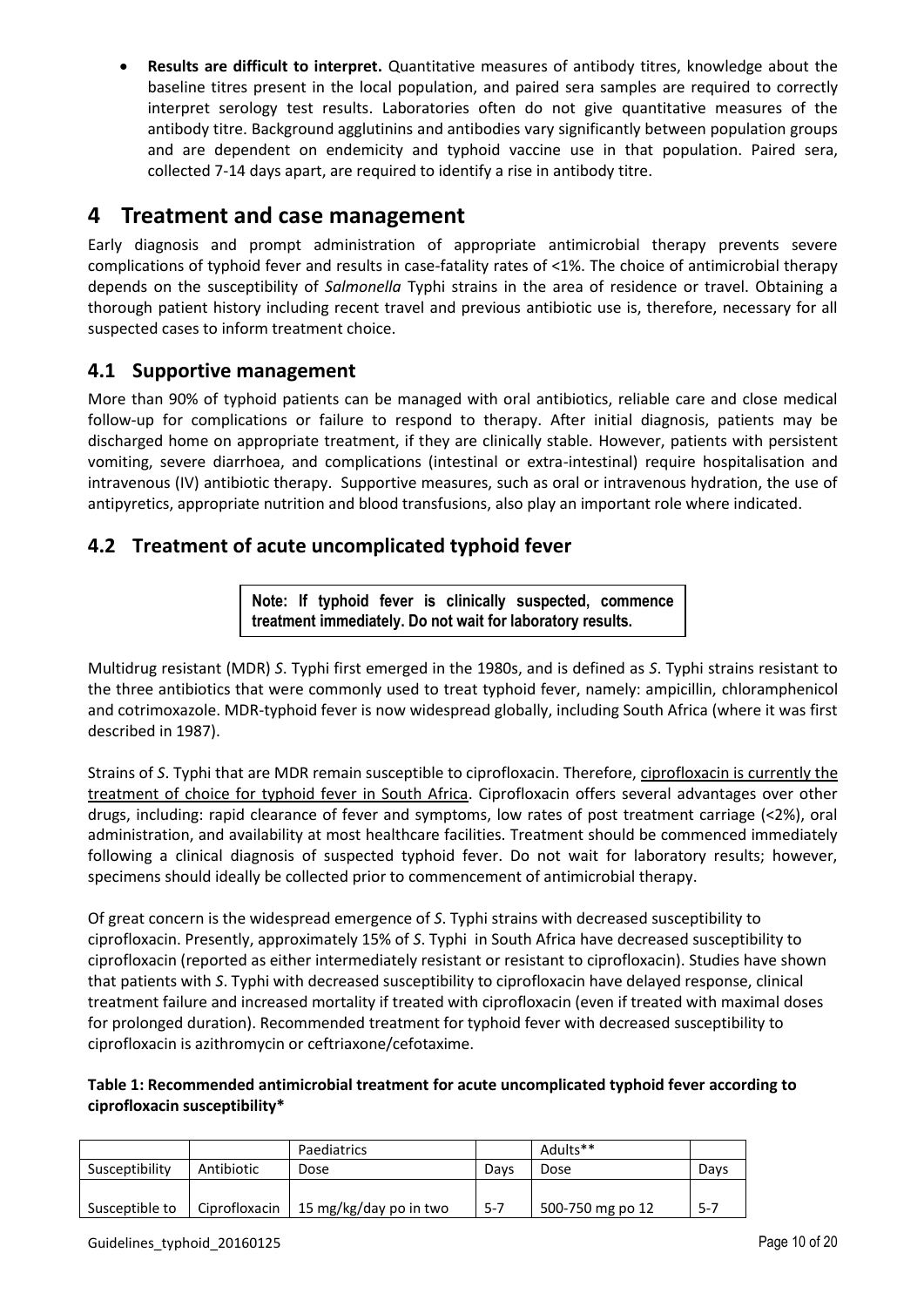| ciprofloxacin                                                   |                          | divided doses (i.e. 12<br>hourly)                              |           | hourly               |           |
|-----------------------------------------------------------------|--------------------------|----------------------------------------------------------------|-----------|----------------------|-----------|
| Intermediately<br>resistant OR<br>resistant to<br>ciprofloxacin | Ceftriaxone<br><b>OR</b> | 50-75 mg/kg/day IV in<br>two divided doses (i.e. 12<br>hourly) | 10-14     | 1-2 $g$ IV 12 hourly | $10 - 14$ |
|                                                                 | Cefotaxime               | 40-80 mg/kg/day IV in 2<br>divided doses (i.e. 12<br>hourly)   | $10 - 14$ |                      |           |

\*Ciprofloxacin susceptibility as determined using 2012 CLSI breakpoints for *Salmonella* spp

\*\*Pregnant women should preferably be treated with azithromycin, ceftriaxone or cefotaxime since ciprofloxacin is an FDA-category C agent and not advised for use during pregnancy.

## <span id="page-10-0"></span>**4.3 Treatment of severe and complicated typhoid fever**

Severe typhoid fever, patients unable to tolerate oral treatment due to vomiting and/or severe diarrhoea, and/or patients with intestinal/extra-intestinal complications may require hospitalisation and parenteral treatment. Once patients have clinically improved, treatment can be completed with oral antibiotics (e.g. oral ciprofloxacin). Table 2 outlines the treatment recommendations.

#### **Table 2: Recommended antimicrobial treatment for severe or complicated typhoid fever according to ciprofloxacin susceptibility\***

|                                                                 |                                  | Paediatrics                                                                                                         |                        | Adults**                        |           |
|-----------------------------------------------------------------|----------------------------------|---------------------------------------------------------------------------------------------------------------------|------------------------|---------------------------------|-----------|
| Susceptibility                                                  | Antibiotic                       | Dose                                                                                                                | Days                   | Dose                            | Days      |
| Susceptible to<br>ciprofloxacin                                 | Ciprofloxacin***                 | 15 mg/kg/dose (max 500<br>mg) po 12 hourly                                                                          | $10 - 14$              | 500-750 mg po 12<br>hourly      | $10 - 14$ |
|                                                                 |                                  | OR.<br>10 mg/kg/dose (max 400<br>mg) IV 8 hourly                                                                    | $10 - 14$              | <b>OR</b><br>400 mg IV 8 hourly | $10 - 14$ |
| Intermediately<br>resistant OR<br>resistant to<br>ciprofloxacin | Ceftriaxone<br>OR.<br>Cefotaxime | 50-75 mg/kg/day IV in<br>two divided doses (i.e. 12<br>hourly)<br>40-80 mg/kg/day IV in 2<br>divided doses (i.e. 12 | $10 - 14$<br>$10 - 14$ | 1-2 g IV 12 hourly              | $10 - 14$ |
|                                                                 |                                  | hourly)                                                                                                             |                        |                                 |           |

\* Ciprofloxacin susceptibility as determined using 2012 CLSI breakpoints for *Salmonella* spp

\*\* Pregnant women should preferably be treated with ceftriaxone or cefotaxime since ciprofloxacin is an FDA category C agent and

not advised for use during pregnancy

\*\*\*Oral or intravenous ciprofloxacin may be used for severe disease

.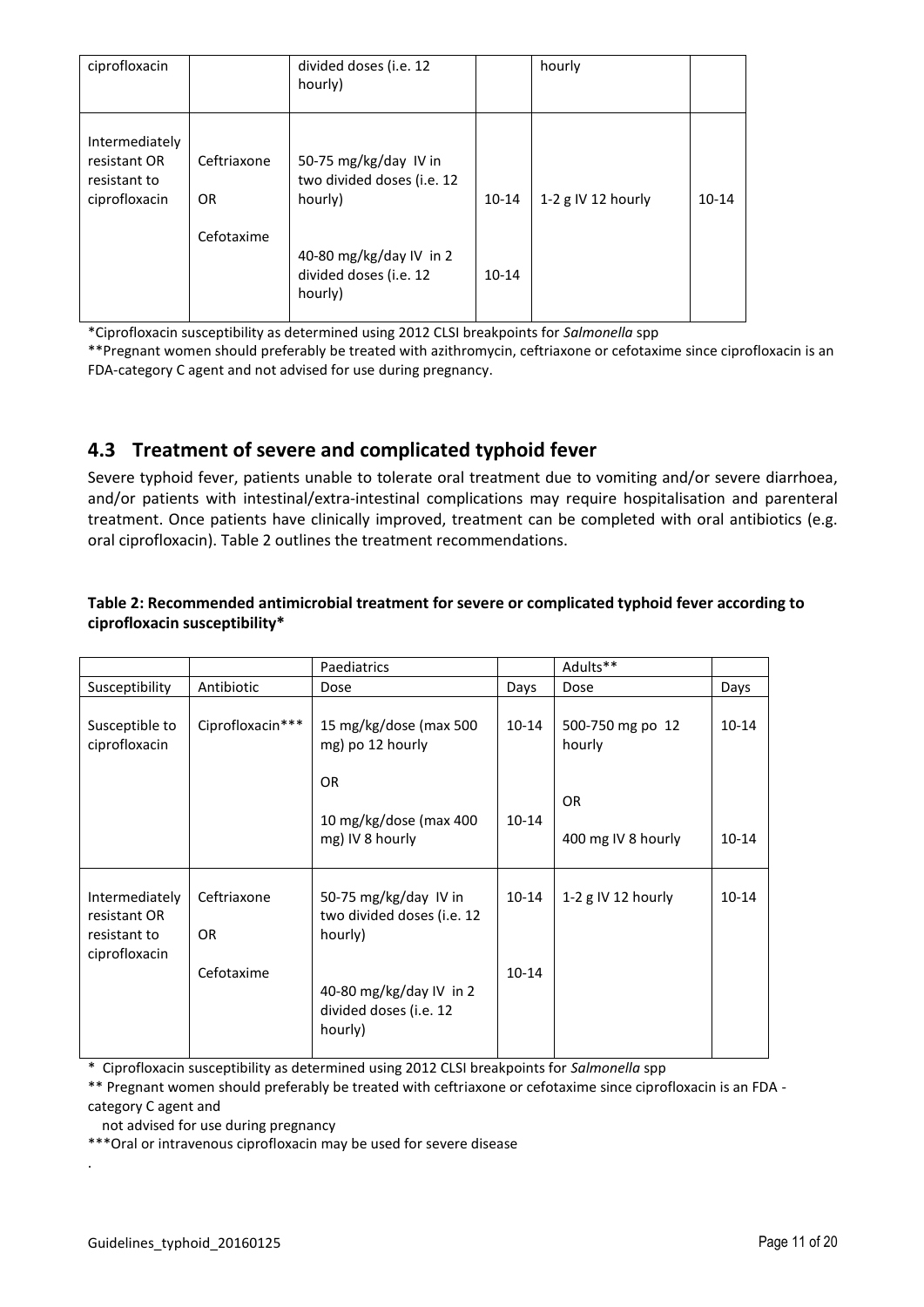Intestinal bleeding, perforations or ulcerations are life-threatening and may require immediate fluid resuscitation, surgical interventions (e.g. closure, drainage of peritoneum, and/or small-bowel restriction for multiple-perforations) and broad-spectrum antimicrobial coverage for polymicrobial peritonitis.

Concurrent treatment with high-dose dexamethasone (initial dose 3mg/kg followed by eight doses of 1mg/kg every 6 hours for 48 hours) should be considered for patients with severe typhoid fever with sign of typhoid-meningitis (e.g. shock, obtundation, stupor or coma). Administering dexamethasone has been shown to reduce fatalities among such patients; however if used, patients must be monitored closely because dexamethasone may mask abdominal complications. Furthermore, steroid treatment beyond 48 hours may increase the relapse rate.

## <span id="page-11-0"></span>**4.4 Treatment of persistent infections and chronic carriers**

Up to 1-5% of acute cases develop convalescent or chronic carriage of *Salmonella* Typhi. These patients should be treated for a prolonged duration with an appropriate oral antimicrobial, the strain specific resistance profile dictating the choice of antimicrobial. In the case of convalescent or chronic carriers infected with *S*. Typhi strains susceptible to ciprofloxacin, the recommended treatment is ciprofloxacin (15mg/kg/day po in two divided doses) for 4-6 weeks. At present, there is no data as to which treatment is optimal for *S*. Typhi carriers of strains with decreased susceptibility to ciprofloxacin, and expert advice should be sought in such cases.

Investigation and management of anatomic abnormalities and concurrent infections also plays and important role in treatment of chronic carriers. Antimicrobial agents will likely be ineffective in patients with gallbladder, biliary or kidney stones. In these patients, surgery (e.g. cholecystectomy) combined with antimicrobial treatment may be indicated. Concurrent schistosomal infections (a.k.a. bilharzia) also play an important role in development of urinary carriage of *Salmonella* Typhi in South Africa. Such cases should be treated first with an appropriate dose of praziquantel to eradicate *Schistosoma* spp prior to initiating antimicrobial treatment. Chronic suppressive antimicrobial therapy may be considered in patients with persistent carriage, or relapse, after appropriate investigations and treatment to eradicate *Salmonella* Typhi infection has been attempted.

## <span id="page-11-1"></span>**4.5 Infection prevention and control**

Hospitalised patients should be cared for using standard precautions. Contact precautions should be used for diapered or incontinent persons for the duration of illness or to control institutional outbreaks.

It is important to educate the case and care givers with regards to the preventative steps to reduce the risk of transmission (see Section 6), including good hiegne practices (e.g. handwashing).

## <span id="page-11-2"></span>**4.6 School and work restrictions**

Suspected and confirmed cases that do not require hospital admission for treatment, should be restricted from school/work until 24 hours after symptoms (especially diarrhoea) subside, in order to minimise the risks for transmission. Persons who work as food handler, or if the case provides care for patients, children or the elderly, should be excluded from those activities until at least 3 consecutive negative cultures, meeting the criteria outlined in Step 6 below, are obtained (see Section 4).

## <span id="page-11-3"></span>**5 Public health response to a single case**

All cases of typhoid fever infection pose a public health risk in terms of spreading infection and potentially causing an outbreak. The following steps should be followed by healthcare workers following the identification of a suspected or confirmed case.

1. **Notify the Department of Health:** Typhoid fever is a category B notifiable medical condition; therefore all healthcare professionals are required by law to notify any suspected or confirmed case of typhoid fever to their local Department of Health. Complete a GW17/5 form and fax/mail this to the local health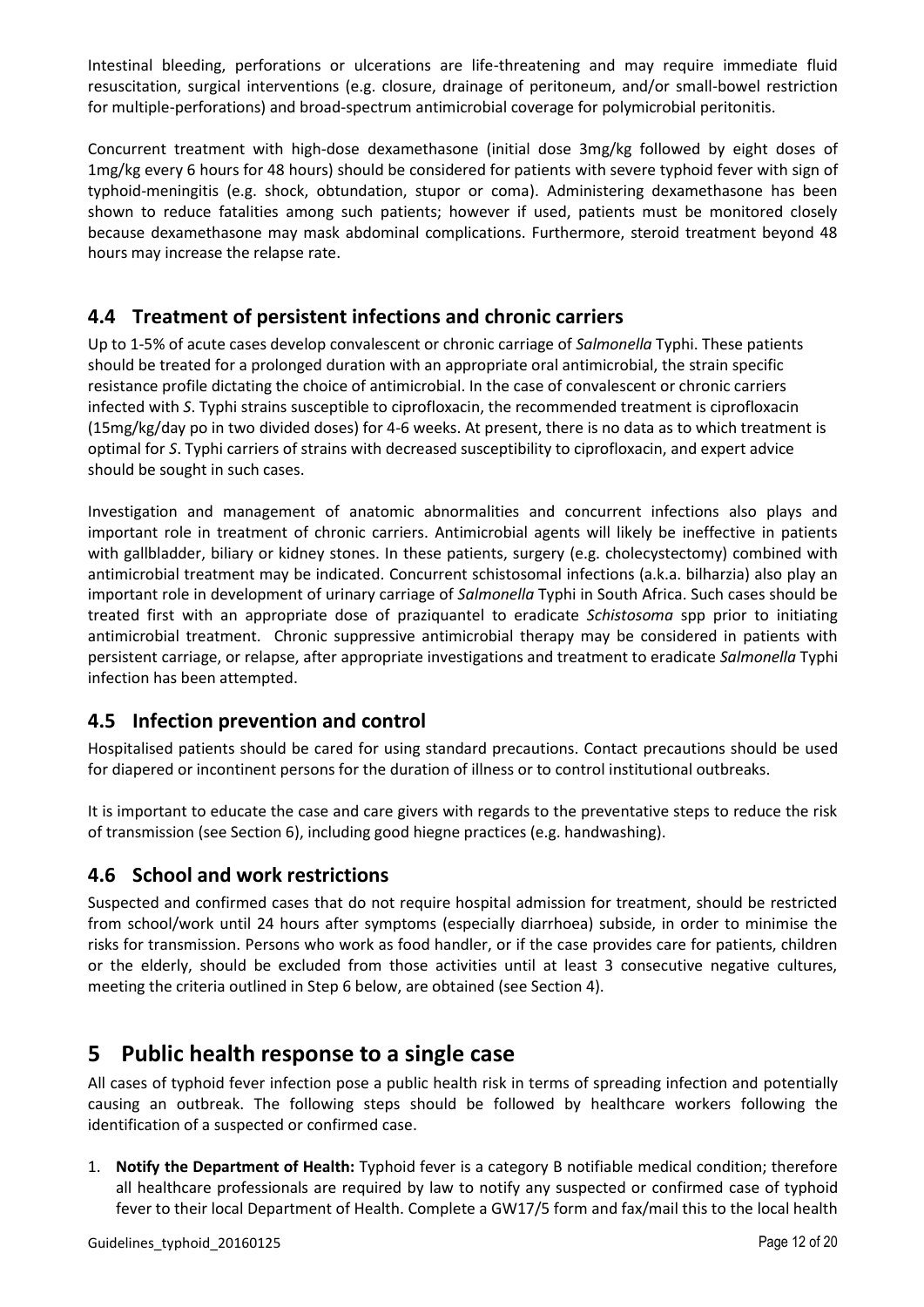authority within 7 days of identifying the case. If a laboratory diagnosis is available, attached the laboratory report to the notification; however, notifications should not be withheld pending laboratory results. Should a laboratory diagnosis be obtained after the initial notification is sent, complete a second GW17/5 form and resend this, and the laboratory report, to the local authority.

- 2. **Confirmed the diagnosis:** Review laboratory results with reference to Section 2. Request a blood culture if a laboratory diagnosis has not yet been obtained or if a non-confirmatory test has been done (e.g. serology).
- 3. **Review case management and treatment:** Ensure the case is receiving appropriate treatment for typhoid fever and any concomitant infections (see Section 3).
- 4. **Interview the case:** Interviews may be conducted utilising the case investigations form provided (Appendix 1). It is especially important to obtain the following information:
	- a. **Occupation.** If the case is a food handler, or if the case provides care for patients, children or the elderly, they should be excluded from those activities until at least 3 consecutive negative cultures, meeting the criteria outlined in Step 6 below, are obtained.
	- b. **Source of infection.** Investigate the source of infection, perform additional environmental investigations where indicated and intervene where a source can be identified.
- 5. **Educate the case and care-givers:** Conduct health promotion to educate the case/care-givers about typhoid fever infection and transmission. Emphasise the importance of good hygiene practices, in particular hand washing before eating and preparing food, and after going to the toilet to prevent further infections.
- 6. **Case follow-up:** All confirmed typhoid fever cases should be followed-up as outlined below:
	- a. Collect three clearance stool samples for *Salmonella* Typhi culture (as per Section 2.2.2). Rectal swabs may be collected if stool cannot be obtained. The first sample should be obtained one week after completion of antibiotics. Subsequent samples should be collected 48 hours apart. If case originally had a positive urine culture, a history of urinary tract infection and/or a history of schistosomiasis (bilharzia), collect urine samples for culture in addition to stool samples.

**All three cultures negative**: If three consecutive cultures are all negative as per above criteria  $\rightarrow$  release the case from surveillance **Any of the three samples culture-positive:**: 1. Consider retreatment (second course of antibiotics – as per section 3.2, Table 1). 2. Collect another three clearance stool samples (first sample one week after completing antibiotics; subsequent samples collected 48 hours apart). **All three cultures negative**: If three consecutive cultures are all negative  $\rightarrow$  release the case from surveillance **Any of the three samples culture-positive Convalescent carrier:** 1. Consider 4-6 weeks of treatment with appropriate antimicrobial (see section 3.4). 2. Repeat stool samples monthly.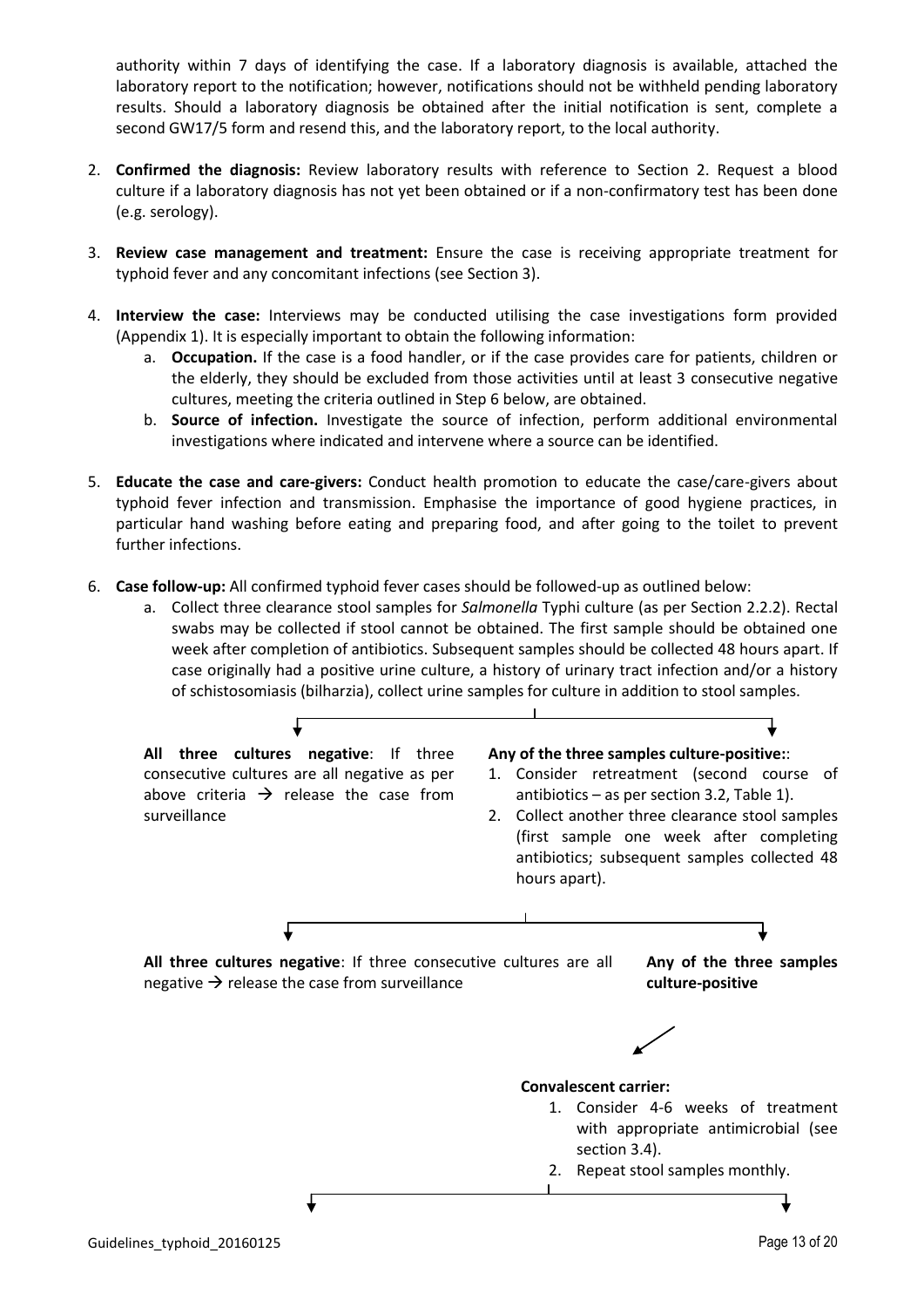#### **A negative monthly sample**

Collect two further samples 48 hours apart

#### **Positive monthly samples**

- 1. Continue monthly stool sample collection
- 2. Consider investigation for possible causes of prolonged carriage (see section 3.4)

**All three samples negative**  $\rightarrow$  release the case from surveillance

**Positive monthly samples after 12 months of repeat sampling: Chronic carrier**

Refer for specialist opinion and management.

- 7. **Contact management:** Identify contacts at risk of infection, which may include: household members, care givers of the case, and people who may have eaten the implicated food/water/beverages. The following response should be completed for all contacts at risk of infection:
	- a. Collect 2 stool/rectal swab samples, ≥48 hours apart, for *Salmonella* Typhi culture (as per Section 2.2.2).
	- b. Interview all contacts by completing the line-list at the end of the case questionnaire (Appendix 1)
	- c. Educate all contacts on typhoid fever infection, transmission, prevention, and recognising symptoms and seeking medical care if these occur.
	- d. If any cultures are found to be positive, refer that contact for treatment and complete the response steps 1-7 for that person. If any laboratory-confirmed contacts are employed as food handlers, or caring for patients/children/elderly, they should be excluded from these activities and redeployed as far as possible. Identification of *Salmonella* Typhi from stool is suggestive of typhoid fever when associated with a clinically compatible illness. *Salmonella* Typhi in the absence of clinical illness may be suggestive of *Salmonella* Typhi carriage.

## <span id="page-13-0"></span>**6 Public health response to a cluster or outbreak**

An outbreak of typhoid fever is defined as two or more epidemiologically-linked suspected or confirmed cases. All outbreaks must be immediately notified to health authorities for investigation and response. These activities should be coordinated by the local level Department of Health offices in collaboration with stakeholders, which may include:

- District, Provincial and National Department of Health: Communicable Disease Control, Environmental Health, Epidemiology and Surveillance, Disaster Management, Infection Control, etc.
- NHLS diagnostic laboratories, NICD-NHLS Outbreak Response Unit and Enteric Diseases Reference Unit (EDRU), private laboratories.
- Intersectoral stakeholders when required, e.g.: Department of Water Affairs, Department of Agriculture, Department of Education, etc.

Investigation and response efforts will differ depending on the situation; however, the following elements should always be included:

#### **Verify the diagnosis and confirm the existence of an outbreak:**

o Conduct laboratory testing on all (or as many as possible) suspected typhoid fever cases as per Section 2.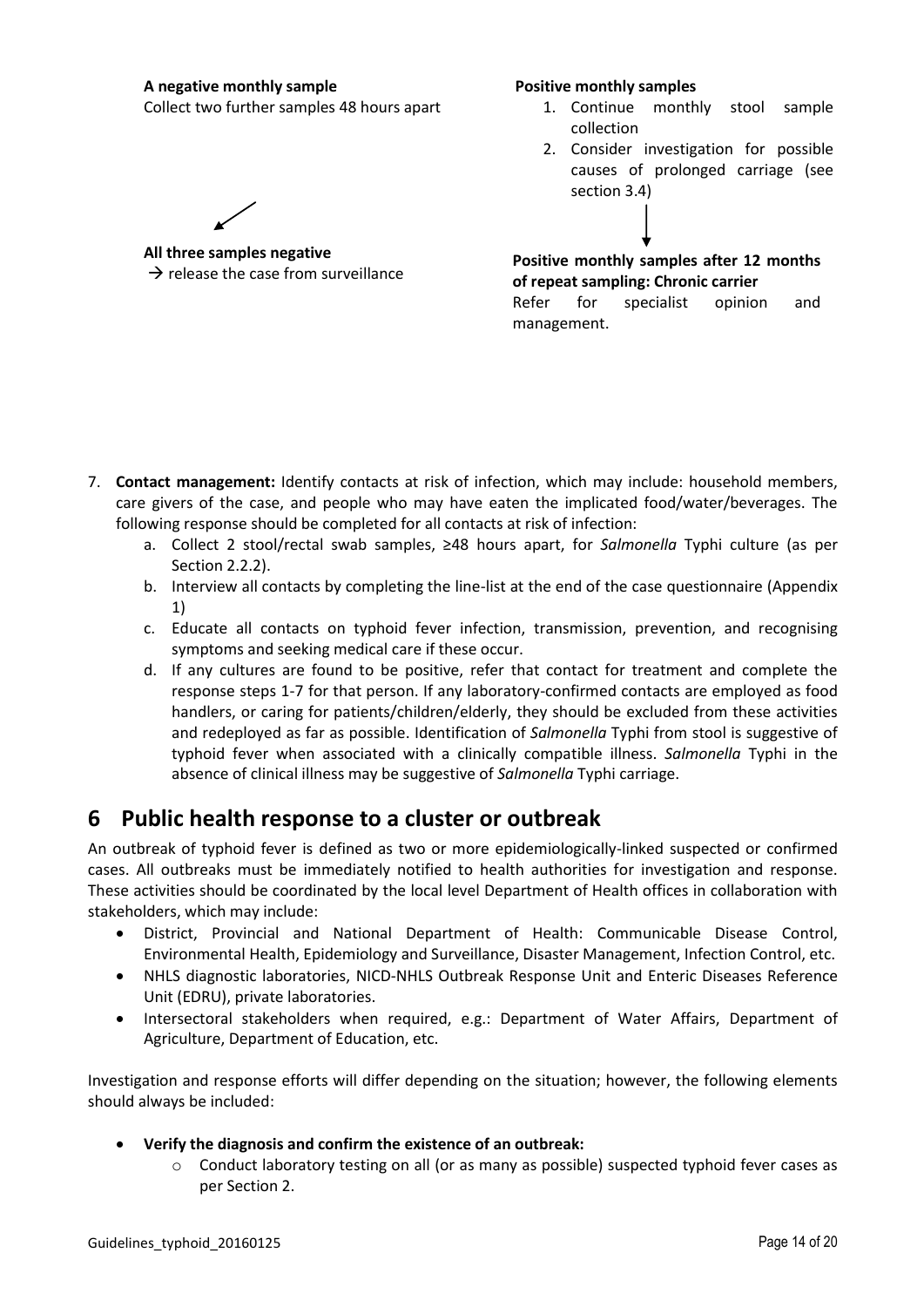- o Conduct preliminary interviews to establish if any epidemiological links between cases exists. Links between cases may include: common place of residents, gatherings, foods consumed, travel, etc.
- **Communication:** Rapid communication and reporting of information, even if only preliminary, is essential to coordinating an efficient and effective response to potential outbreaks. Communicate findings frequently to all stakeholders concerned.
- **Case finding, investigations and follow-up:**
	- o Establish systems at local level for detecting new cases and for recording existing cases. This may should include establishing a line-list at each local healthcare facility (clinic and hospitals) for monitoring the outbreak.
	- $\circ$  Investigate cases using a standardised case investigation for (see appendix 1 for example) to identity factors/histories that are common between cases (i.e. identify the source). Data collected should be rapidly analysed and shared with stakeholders to inform ongoing and future response.
	- $\circ$  If feasible (i.e. a small cluster of cases), complete the steps outlines in section 4 for each case.
- **Review case management and treatment:** Ensure all cases are receiving appropriate treatment for typhoid fever and any concomitant infections (see Section 3) to reduce morbidity and mortality.
- **Conduct environmental investigations:** Where indicated food, water and/or other environmental samples may be collected for the *Salmonella* Typhi culture. Such samples should be collected by qualified Environmental Health practitioners as per standard protocols.
- **Control and prevention:**
	- o If a source infection can be identified, respond rapidly to interrupt this, and prevent additional infections.
	- o Conduct health promotion campaigns on the prevention of typhoid fever in the local community (see section 6.

## <span id="page-14-0"></span>**7 Prevention and control**

The prevention of typhoid fever is primarily based on ensuring access to safe water, food safety and proper sanitation infrastructures. Health promotion and education is paramount to raising public awareness about these practices and inducing behaviour change within a community. This intervention should especially be implemented for each and every known case and his/her contacts. Vaccination against typhoid are available in South Africa; however, these are only indicate for laboratory staff that work regularly with the pathogen and may also be considered for travellers for highly endemic settings. The limitations of these vaccines should be noted and should note detract against the primary measures of preventing infections.

## <span id="page-14-1"></span>**7.1 Safe water**

Both sporadic cases and outbreaks of typhoid fever have been associated with poor quality water for drinking and other domestic activities (cooking, washing, etc.). An overall reduction in disease burden may be achieved through ensuring access to safe water throughout the community. Likewise, provision of safe water may play a role in controlling outbreaks (when suspected as the source) as well as preventing additional settings within the household setting. Response measures may include:

- **In areas with access to municipal water systems:** enhanced monitoring of water throughout the supply systems (from point of treatment to consumer outlets), and ensuring appropriate water treatment (e.g. adequate chlorine concentrations to disinfect the water).
- **In areas without access to treated water:**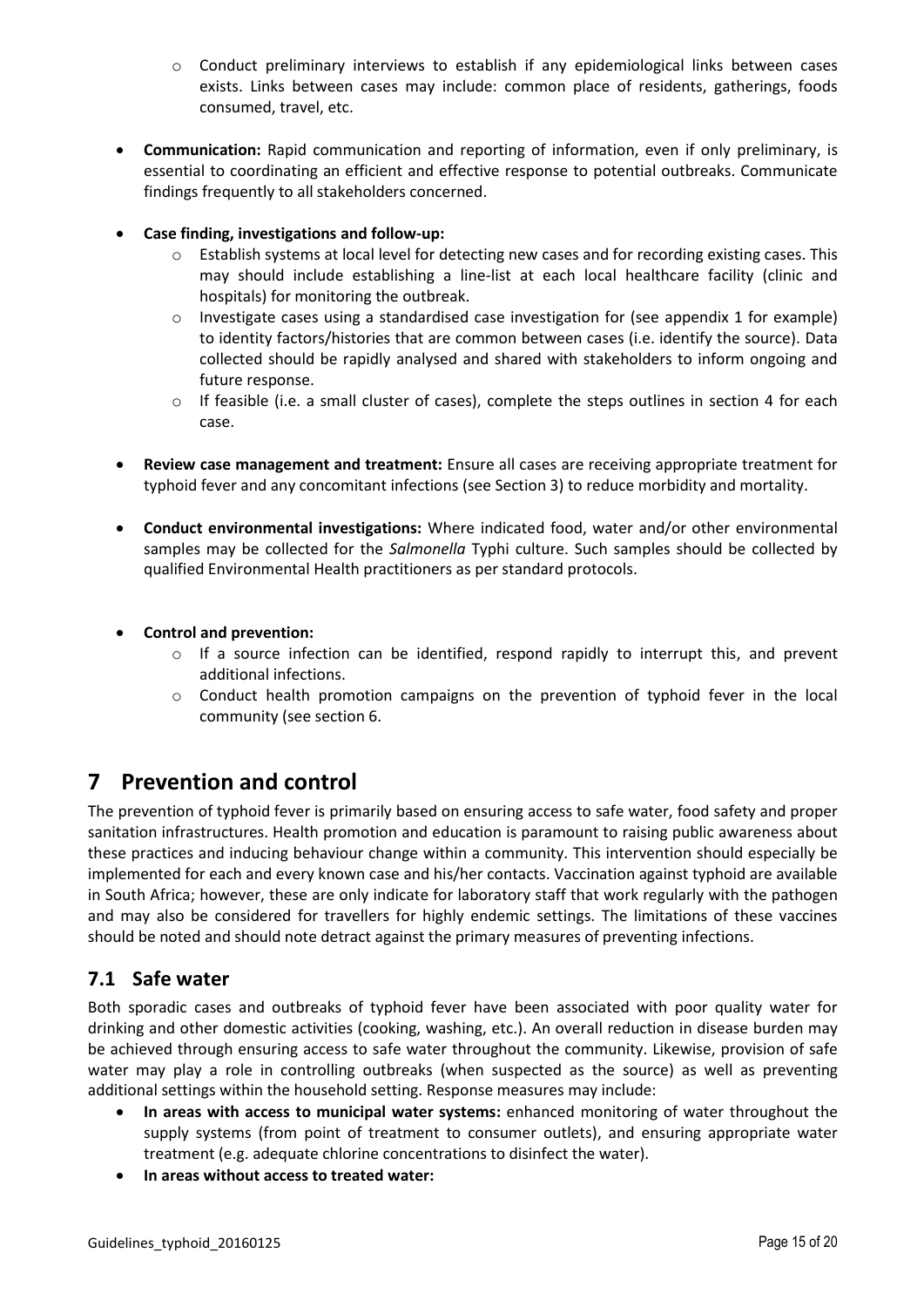- $\circ$  Monitoring of drinking water sources, and treating of these if practical (e.g. in the case of JoJo tanks, wells).
- $\circ$  Provision of alternative water sources (e.g. supply safe/treated water using water-tankers, JoJo tanks)
- o Distribute resources and conduct health promotion activates for point-of-use disinfection water within households. Disinfection methods may include boiling and/or chemical disinfectants (chlorine bleach, tablets, etc.). Safe storage and use of water also plays an important role in preventing secondary spread in households (for example: use plastic narrow-mouthed containers with covers to avoid recontamination after treatment).

## <span id="page-15-0"></span>**7.2 Food safety**

Contaminated food plays and important role in the transmission of typhoid fever. Following identification of a case, food safety should be promoted with households to prevent transmission to close contacts. This should include:

- Wash hands with soap and clean water before preparing and eating food, and after going to the toilet.
- Wash all surfaces and equipment used for food preparation with soap and clean water.
- Cook food thoroughly, avoid raw (uncooked) food (especially shellfish and meats). Eat only cooked and still hot food or reheat it.
- Use only safe water for preparing food, beverages and ice (or treat water before using).
- Wash and peel all fruit and vegetables before eating (especially when eaten raw)
- Do not use fertilisers that contain human-waste (excreta or faeces) on vegetable gardens or crops.

Acute cases and proven carriers who handle, process and/or serve food (especially in commercial settings) should be excluded from these activities pending treatment and follow-up testing (as per Section 4).

In outbreak situations, food safety behaviours should be reinforced at a community level. Food safety inspections at restaurants and street vendors, and ensuring compliance with regulations, will also play an important role in preventing infections.

## <span id="page-15-1"></span>**7.3 Sanitation**

Provision of proper sanitation infrastructures will also reduce the burden of typhoid fever, as well as other enteric diseases, within a community. Ensure appropriate systems for human-waste disposal and sewage treatment for all community members, monitor these systems continually, and maintain proper functioning at all times. In areas without municipal sewage systems, toilets (e.g. pit-latrines) should be built, regularly serviced and maintained to ensure safe functioning. Restrict access of the general public to sanitation infrastructure to prevent human-excreta from being used as fertilisers. Rapid provision of safe sanitation infrastructures (e.g. building pit-latrines) or investigating, and fixing faults in existing sanitation systems, may also play a role in controlling outbreaks.

## <span id="page-15-2"></span>**7.4 Vaccination**

Vaccination is indicated for laboratory staff that work regularly with *Salmonella* Typhi. It may also be considered for travellers to highly endemic countries (see Section 6.5).

The Vi purified polysaccharide antigen vaccine (available as Typhim Vi $^{*}$  (Sanofi Pasteur) and Typhix $^{*}$ (GlaxoSmithKline)) is currently the only typhoid vaccine registered for use in South Africa. This vaccine is administered as single dose (deep subcutaneous or intramuscular) and becomes effective 2-3 weeks after injection. It offers protection against *Salmonella* Typhi for 60-75% of recipients, and remains effective for a minimum duration of 3 years, but may be as long as 10 years. Children < 18 months old may show a suboptimal response to polysaccharide antigen vaccines. Furthermore, typhoid is rare in children < 2 years old; therefore, the decision to immunise should be based on risk of exposure. Limited data are available on use during pregnancy; therefore, should only be considered when benefits outweigh risks. This vaccine does not protect against *Salmonella* Paratyphi infection.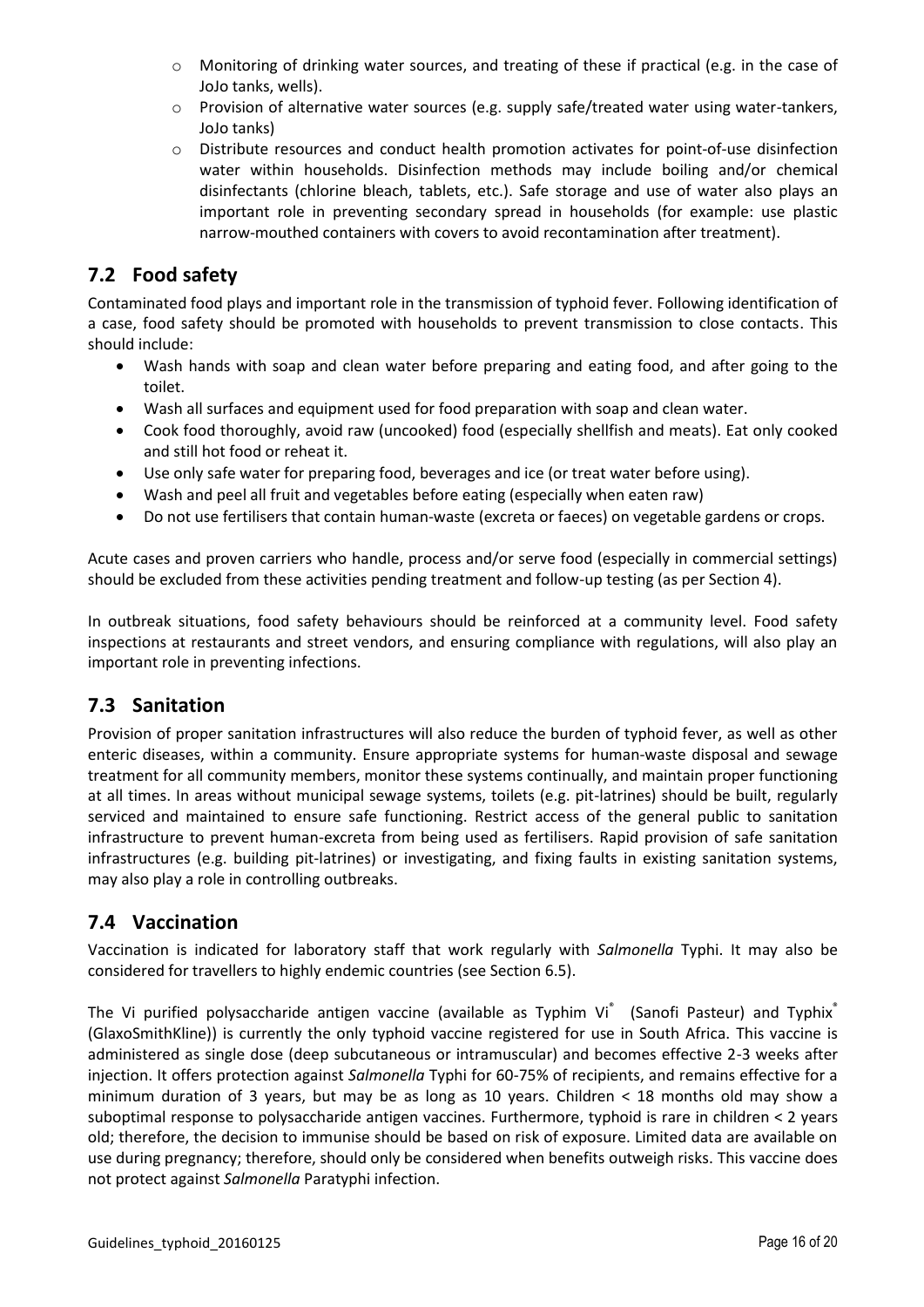Typhoid vaccination is not recommended for contacts of identified cases due to the extended duration required to infer protection. However, vaccinations may be considered in the control of outbreaks in certain situations, but the limited effectiveness of this strategy must be acknowledged and such campaigns should not detract from the primary control interventions (i.e. safe water, food safety and proper sanitation). Routine typhoid vaccinations have shown to be effective in controlling disease in endemic settings; however, this is currently not recommended in South Africa.

## <span id="page-16-0"></span>**7.5 Travellers**

Returning travellers make up a large proportion of typhoid fever cases detected in South Africa. Travellers should be advised to:

- Drink only water that is bottled or bring it to a rolling boil for at least 1 minute. Bottled carbonated water is generally safer than uncarbonated water.
- Avoid ice and food products (e.g. ice cream) that are potentially made with contaminated water.
- Eat foods that have been thoroughly cooked and that are hot and steaming. Avoid raw vegetables and fruits that cannot be peeled.
- Peel the fruit and vegetables yourself after washing your hands with soap. Do not eat the peelings.
- Avoid foods and beverages from street vendors and informal sellers.

Travellers to highly endemic areas (including south-central Asia, south-east Asia and parts of Africa), or areas with ongoing typhoid fever outbreaks, may consider vaccination. These may be obtained from most travel clinics and should be given at least 2 weeks before departure. Given the limitations of vaccination, it is important to emphasise scrupulous personal, food and water hygiene at all times during travel.

## <span id="page-16-1"></span>*7.6 Post exposure prophylaxis*

Post exposure prophylaxis for health care workers and contacts of persons with confirmed typhoid is not advised. The infective dose of typhoid is  $10^5$  organisms/ml. Therefore the risk of transmission is low. A 'watch and see' approach is advised, with investigation of any febrile illness occurring within 21 days of contact.

## <span id="page-16-2"></span>**8 Resources and additional information**

#### **Further questions from health professionals can be addressed to:**

The NICD Hotline - 082 883 9920 **\*strictly for use by health professionals only\***

#### **Further questions from the general public and all other queries can be directed to:**

The Department of Health Communicable Disease Control hotline: 0861-DOH-CDC (0861-364-232)

#### **Additional information on typhoid fever is available from the following references:**

- Centers for Disease Control and Prevention (CDC). Typhoid fever: General information. Available online: [http://www.cdc.gov/nczved/divisions/dfbmd/diseases/typhoid\\_fever/.](http://www.cdc.gov/nczved/divisions/dfbmd/diseases/typhoid_fever/) Last accessed 29 April 2011.
- World Health Organization (WHO). Background document: The diagnosis, treatment and prevention of typhoid fever. Available online: [http://whqlibdoc.who.int/hq/2003/WHO\\_V&B\\_03.07.pdf.](http://whqlibdoc.who.int/hq/2003/WHO_V&B_03.07.pdf) Last accessed 29 April 2011.
- World Health Organization (WHO). Health topics: Typhoid fever. Available online: [http://www.who.int/topics/typhoid\\_fever/en/.](http://www.who.int/topics/typhoid_fever/en/) Last accessed 29 April 2011.
- World Health Organization (WHO). Typhoid vaccines: WHO position paper. Weekly epidemiological record, 2000: 75(21), 257-264.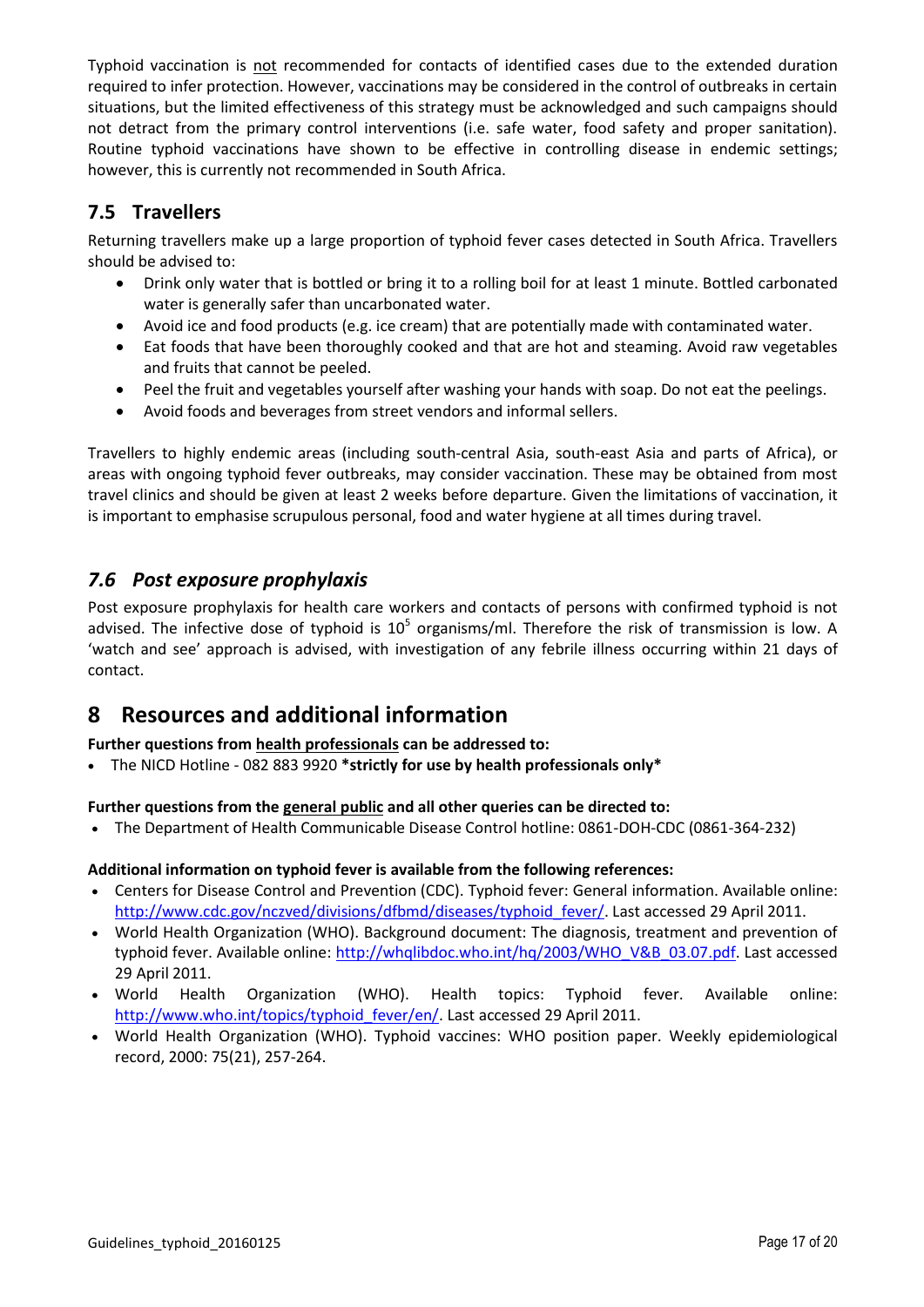## <span id="page-17-0"></span>**9 Appendix 1: Suspected/confirmed typhoid fever case investigation form**

| <b>INTERVIEWER DETAILS</b>                                                                                                                        |                                                                           |                                                          |  |  |  |  |  |  |
|---------------------------------------------------------------------------------------------------------------------------------------------------|---------------------------------------------------------------------------|----------------------------------------------------------|--|--|--|--|--|--|
| 1. Interviewer name:                                                                                                                              |                                                                           | 2. Date of interview: DD / MM / YYYY                     |  |  |  |  |  |  |
| 3. Interviewer phone no.:<br>4. Department:                                                                                                       |                                                                           |                                                          |  |  |  |  |  |  |
|                                                                                                                                                   | <b>PATIENT DETAILS</b>                                                    |                                                          |  |  |  |  |  |  |
| 5. First name & Surname:                                                                                                                          |                                                                           |                                                          |  |  |  |  |  |  |
| 6. Age/DOB:                                                                                                                                       | 7. Gender: $\Box$ Male $\Box$ Female                                      |                                                          |  |  |  |  |  |  |
| 8. Phone no.:                                                                                                                                     |                                                                           |                                                          |  |  |  |  |  |  |
| 9. Town/City:                                                                                                                                     | District:                                                                 | Province:                                                |  |  |  |  |  |  |
| 10. Occupation:                                                                                                                                   | 11. Place Of Work:                                                        |                                                          |  |  |  |  |  |  |
| 12. Works in a food handling trade? $\Box Y \Box N$                                                                                               |                                                                           |                                                          |  |  |  |  |  |  |
| 13. Works in a child/elderly/health care-giving setting? $\Box$ Y $\Box$ N                                                                        |                                                                           |                                                          |  |  |  |  |  |  |
| If yes to 12 or 13, was the case restricted from these activities? $\Box$ Y $\Box$ N                                                              |                                                                           |                                                          |  |  |  |  |  |  |
|                                                                                                                                                   | <b>DISEASE PRESENTATION</b>                                               |                                                          |  |  |  |  |  |  |
|                                                                                                                                                   |                                                                           |                                                          |  |  |  |  |  |  |
| 14. Date of onset? DD / MM / YYYY<br>$\Box$ Fever $\Box$ Vomiting<br>15. Symptoms:                                                                | $\Box$ Abdo Cramps $\Box$ Malaise/Fatigue                                 |                                                          |  |  |  |  |  |  |
| (tick all that apply) $\Box$ Headache                                                                                                             | $\Box$ Constipation<br>$\Box$ Myalgia                                     | $\Box$ Respiratory symptoms (e.g. cough)                 |  |  |  |  |  |  |
|                                                                                                                                                   |                                                                           |                                                          |  |  |  |  |  |  |
|                                                                                                                                                   | $\Box$ Diarrhoea<br>$\Box$ Anorexia<br>$\Box$ Nausea<br>$\Box$ Rose Spots |                                                          |  |  |  |  |  |  |
| $\Box$ Other, Specify:<br>16. Complications (list all):                                                                                           |                                                                           |                                                          |  |  |  |  |  |  |
|                                                                                                                                                   |                                                                           |                                                          |  |  |  |  |  |  |
| $\Box$ Still ill<br>17. Outcome:<br>$\Box$ Recovered                                                                                              | Died, date of death: DD / MM / YYYY<br><b>CLINIC/HOSPITAL DETAILS</b>     |                                                          |  |  |  |  |  |  |
| 18. Name of the clinician:                                                                                                                        | 15. Phone no.:                                                            |                                                          |  |  |  |  |  |  |
| 19. Facility name:                                                                                                                                |                                                                           | 17. Date of 1 <sup>st</sup> consultation: DD / MM / YYYY |  |  |  |  |  |  |
| 20. Name of referring facility (if applicable):                                                                                                   |                                                                           |                                                          |  |  |  |  |  |  |
| 21. Admitted to hospital? $\Box Y \Box N$                                                                                                         |                                                                           |                                                          |  |  |  |  |  |  |
|                                                                                                                                                   | If yes, duration of stay?                                                 | days                                                     |  |  |  |  |  |  |
| 22. Was the case notified to DoH? $\Box Y \Box N \Box$ Unknown                                                                                    |                                                                           |                                                          |  |  |  |  |  |  |
| 23. Date of specimen collection: DD / MM / YYYY                                                                                                   | <b>LABORATORY INVESTIGATIONS</b>                                          |                                                          |  |  |  |  |  |  |
| 24. Lab name:                                                                                                                                     |                                                                           |                                                          |  |  |  |  |  |  |
| 25. Lab number:                                                                                                                                   |                                                                           |                                                          |  |  |  |  |  |  |
| $\Box$ Blood Culture $\Box$ Stool Culture<br>27. Test performed for typhoid diagnosis:                                                            |                                                                           |                                                          |  |  |  |  |  |  |
| $\Box$ Other, specify:<br><u> 1980 - John Stein, Amerikaansk politiker (* 1900)</u>                                                               |                                                                           |                                                          |  |  |  |  |  |  |
| <b>29. Result of above test:</b> $\Box$ Pos $\Box$ Neg $\Box$ Unknown $\Box$ Other, Specify:<br>30. Follow-up testing: (tick all tests performed) |                                                                           |                                                          |  |  |  |  |  |  |
| $\Box$ Stool culture 1                                                                                                                            | Date collected: DD / MM / YYYY                                            | Result: $\square$ Pos $\square$ Neg                      |  |  |  |  |  |  |
| $\Box$ Stool culture 2                                                                                                                            | Date collected: DD / MM / YYYY                                            | Result: $\square$ Pos $\square$ Neg                      |  |  |  |  |  |  |
| $\Box$ Stool culture 3                                                                                                                            | Date collected: DD / MM / YYYY                                            | Result: $\square$ Pos $\square$ Neg                      |  |  |  |  |  |  |
| $\Box$ Additional/other follow-up tests, give details:                                                                                            |                                                                           |                                                          |  |  |  |  |  |  |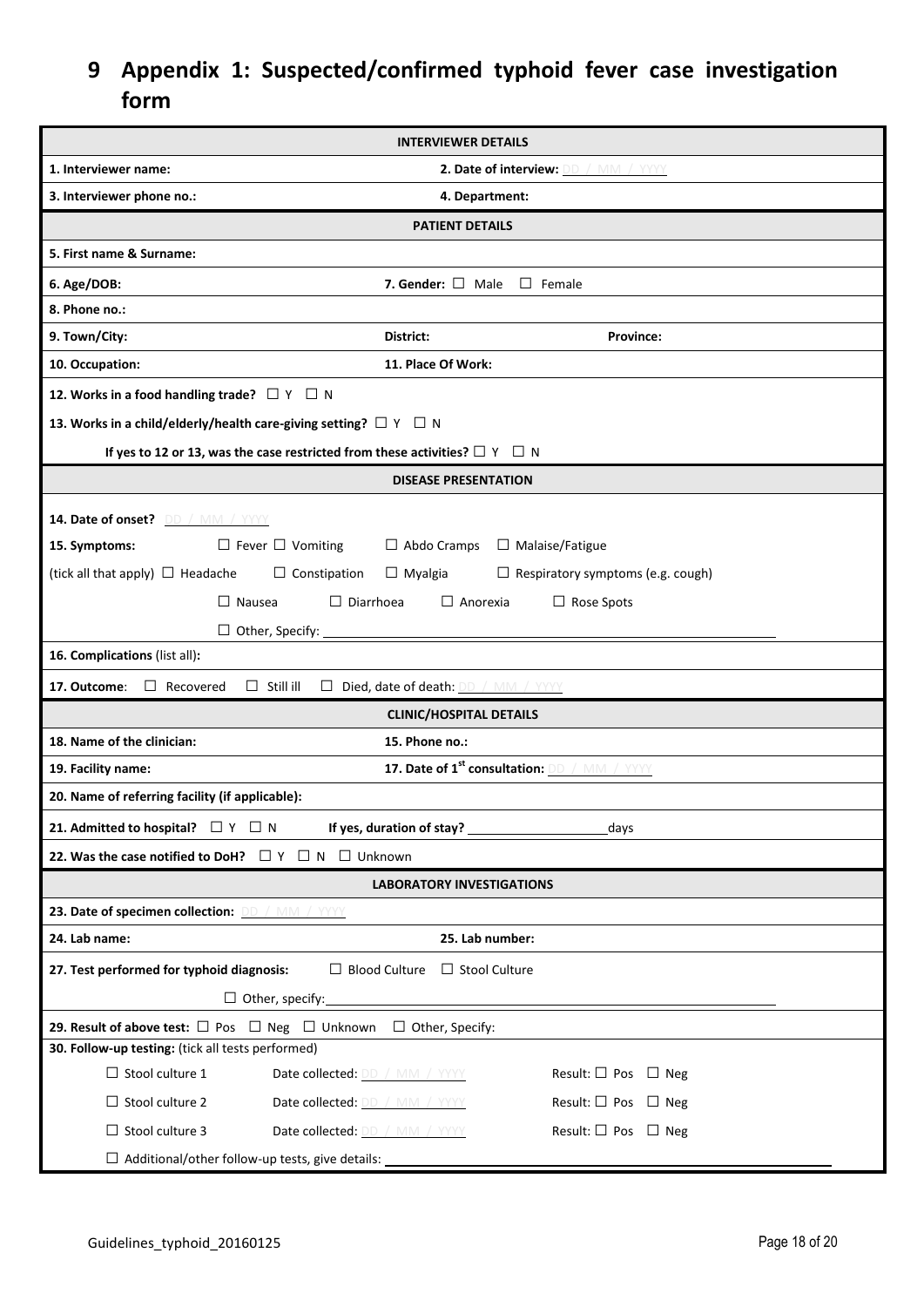|                                                                                                                                                                 | <b>EXPOSURE QUESTIONS</b> |                                                                                                                                              |  |  |  |  |  |
|-----------------------------------------------------------------------------------------------------------------------------------------------------------------|---------------------------|----------------------------------------------------------------------------------------------------------------------------------------------|--|--|--|--|--|
|                                                                                                                                                                 |                           | 31. Have you travelled outside of your home town/city within 1 month before your illness started? (include local and international travel)   |  |  |  |  |  |
| $\Box$ Y $\Box$ N                                                                                                                                               |                           |                                                                                                                                              |  |  |  |  |  |
| If yes,                                                                                                                                                         |                           |                                                                                                                                              |  |  |  |  |  |
| date departed: DD / MM / YYYY date returned: DD / MM / YYYY                                                                                                     |                           |                                                                                                                                              |  |  |  |  |  |
|                                                                                                                                                                 |                           | 32. Have you had any visitors from outside your home town/city within 1 month before illness onset? (include local and international travel) |  |  |  |  |  |
| $\Box$ $Y$ $\Box$ $N$                                                                                                                                           |                           |                                                                                                                                              |  |  |  |  |  |
| If yes,                                                                                                                                                         |                           |                                                                                                                                              |  |  |  |  |  |
| If yes, list names and contact details:                                                                                                                         |                           | 33. Have you been in contact with anyone with similar illness to yours in the 1 month before your illness started? $\Box$ Y $\Box$ N         |  |  |  |  |  |
| <b>Name</b>                                                                                                                                                     | Phone no.                 | <b>Address</b>                                                                                                                               |  |  |  |  |  |
|                                                                                                                                                                 |                           |                                                                                                                                              |  |  |  |  |  |
|                                                                                                                                                                 |                           |                                                                                                                                              |  |  |  |  |  |
|                                                                                                                                                                 |                           |                                                                                                                                              |  |  |  |  |  |
| 34. Have you eaten at any of the following places within 1 month before your illness started?                                                                   |                           |                                                                                                                                              |  |  |  |  |  |
| <b>Type</b>                                                                                                                                                     | Name/Address/Phone no.    |                                                                                                                                              |  |  |  |  |  |
| Café / Restaurant<br>$\Box$ Y $\Box$ N                                                                                                                          |                           |                                                                                                                                              |  |  |  |  |  |
| Street vendor / Market place<br>$\Box$ Y $\Box$ N                                                                                                               |                           |                                                                                                                                              |  |  |  |  |  |
| Fast food<br>$\Box$ Y $\Box$ N                                                                                                                                  |                           |                                                                                                                                              |  |  |  |  |  |
| Other, specify:                                                                                                                                                 |                           |                                                                                                                                              |  |  |  |  |  |
|                                                                                                                                                                 |                           | 35. Housing type: □Formal housing □Dwelling outside house □Informal settlement □Traditional house □Hostel/Institution                        |  |  |  |  |  |
|                                                                                                                                                                 |                           |                                                                                                                                              |  |  |  |  |  |
| 37. Source of drinking water:                                                                                                                                   |                           | $\Box$ Municipal tap in house or on property $\Box$ Municipal tap off the property (communal tap)                                            |  |  |  |  |  |
|                                                                                                                                                                 |                           | $\Box$ Jo-Jo tank $\Box$ Borehole water $\Box$ Open source water (e.g. from a river, stream, dam, etc.)                                      |  |  |  |  |  |
|                                                                                                                                                                 |                           |                                                                                                                                              |  |  |  |  |  |
|                                                                                                                                                                 |                           |                                                                                                                                              |  |  |  |  |  |
| 38. Do you store water in your home? □ Y □ N<br>If yes, in what type of container is water stored? (tick all that apply)                                        |                           |                                                                                                                                              |  |  |  |  |  |
|                                                                                                                                                                 |                           | $\Box$ Plastic container $\Box$ Metal container $\Box$ Open container $\Box$ Closed container with lid                                       |  |  |  |  |  |
| How is water removed from the container? (tick all that apply)                                                                                                  |                           |                                                                                                                                              |  |  |  |  |  |
|                                                                                                                                                                 |                           | $\square$ With hands $\square$ With a spoon/cup/jug $\square$ With a tap $\square$ Other, specify:                                           |  |  |  |  |  |
| 39. What type of toilet do you have in your home?                                                                                                               |                           |                                                                                                                                              |  |  |  |  |  |
|                                                                                                                                                                 |                           |                                                                                                                                              |  |  |  |  |  |
| 40. Do you have a kitchen/special area for preparing food only in your home? $\Box Y \Box N$                                                                    |                           |                                                                                                                                              |  |  |  |  |  |
| 41. Who prepares most of the meals in your home? (name and relationship to case): ____________________________                                                  |                           |                                                                                                                                              |  |  |  |  |  |
| Does he/she wash hands before preparing food? $\Box Y$ $\Box N$                                                                                                 |                           |                                                                                                                                              |  |  |  |  |  |
| Has he/she ever had a similar illness to yours? $\Box Y$ $\Box N$                                                                                               |                           |                                                                                                                                              |  |  |  |  |  |
| 42. Do you grow your own vegetables at home? $\Box Y$ $\Box N$                                                                                                  |                           |                                                                                                                                              |  |  |  |  |  |
| What do you use to fertilise your vegetable garden?                                                                                                             |                           |                                                                                                                                              |  |  |  |  |  |
| the contract of the contract of the contract of the contract of the contract of the contract of the contract of<br>Additional notes / comments / actions taken: |                           |                                                                                                                                              |  |  |  |  |  |
|                                                                                                                                                                 |                           |                                                                                                                                              |  |  |  |  |  |
|                                                                                                                                                                 |                           |                                                                                                                                              |  |  |  |  |  |
|                                                                                                                                                                 |                           |                                                                                                                                              |  |  |  |  |  |
|                                                                                                                                                                 |                           |                                                                                                                                              |  |  |  |  |  |
|                                                                                                                                                                 |                           |                                                                                                                                              |  |  |  |  |  |

 $\overline{a}$